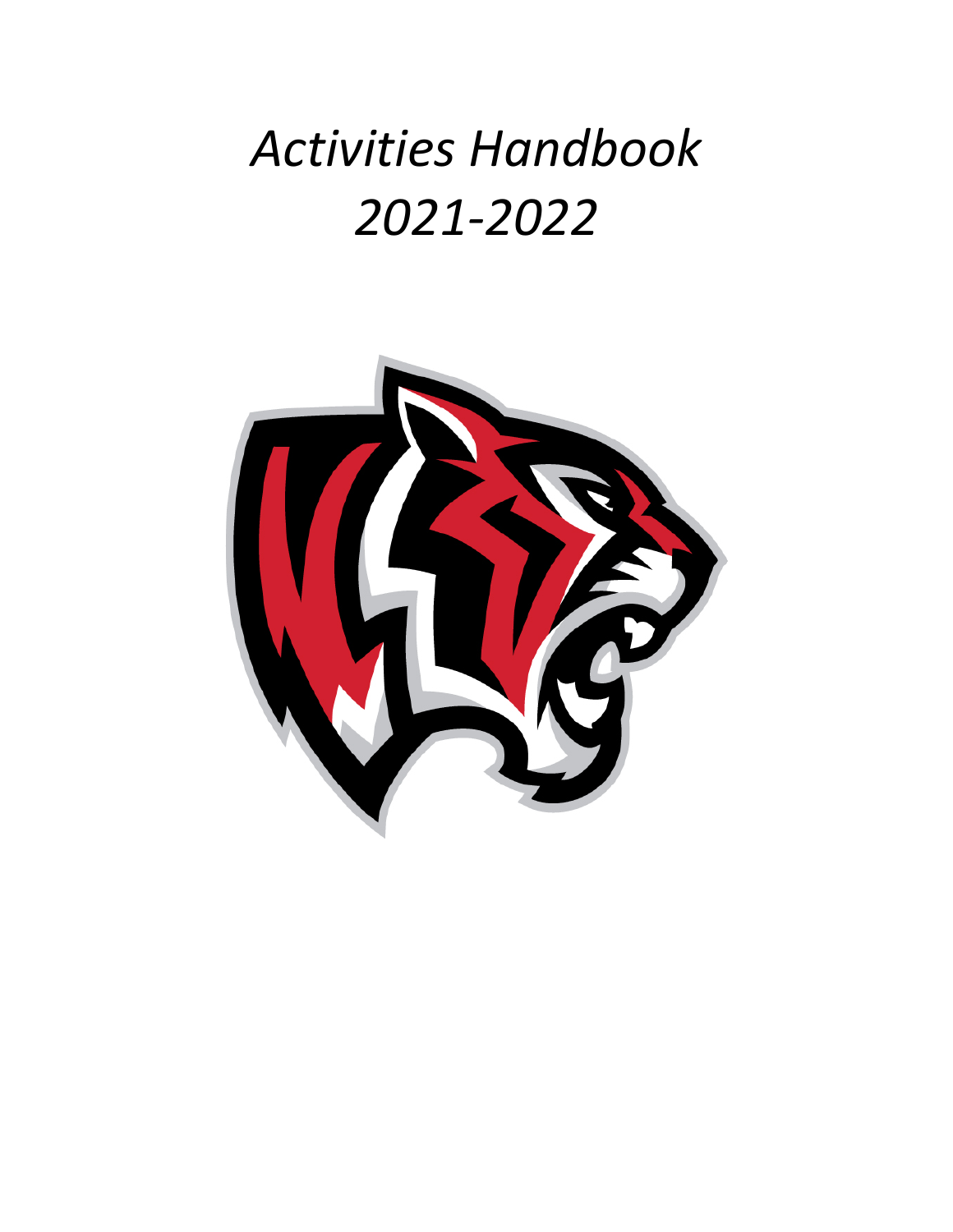# **BELLE PLAINE ACTIVITY PHILOSOPHY COACHES/ADVISOR HANDBOOK**

#### **Philosophy and Purpose:**

It is the basic educational philosophy of the Belle Plaine Schools to prepare its students to become productive, contributing citizens of their community and society. Co-curricular activities are school sponsored and directed activities designed to provide opportunities for pupils to participate, on an individual or group basis, in school and public events for the improvement of skills. The activities program is a complete extension of this philosophy.

Within this context, it is the purpose of the school's activities program to foster and promote:

The ideals of competition, teamwork, and sportsmanship while achieving the twin goals of success and participation.

The development of self-confidence, self-discipline, organization, decisionmaking skills and goal orientation.

The concept of an integral relationship between a sound mind and a sound body leading to lifetime appreciation for physical fitness and good health habits.

A positive feeling of school loyalty and pride which can be shared by all participants, other students, parents, coaches/advisors, and the community as a whole.

#### **CODE OF ETHICS**

#### **Statement of Philosophy:**

The Minnesota State High School League has established policies and standards which will cultivate the ideals of good sportsmanship. It shall be the responsibility of each member school to ensure that all individuals employed or directly associated with the interscholastic program conduct themselves in a sportsmanlike manner.

The coach is an official representative of the school at interscholastic events. It is the responsibility of the head and assistant coaches to serve as role models for students and the public.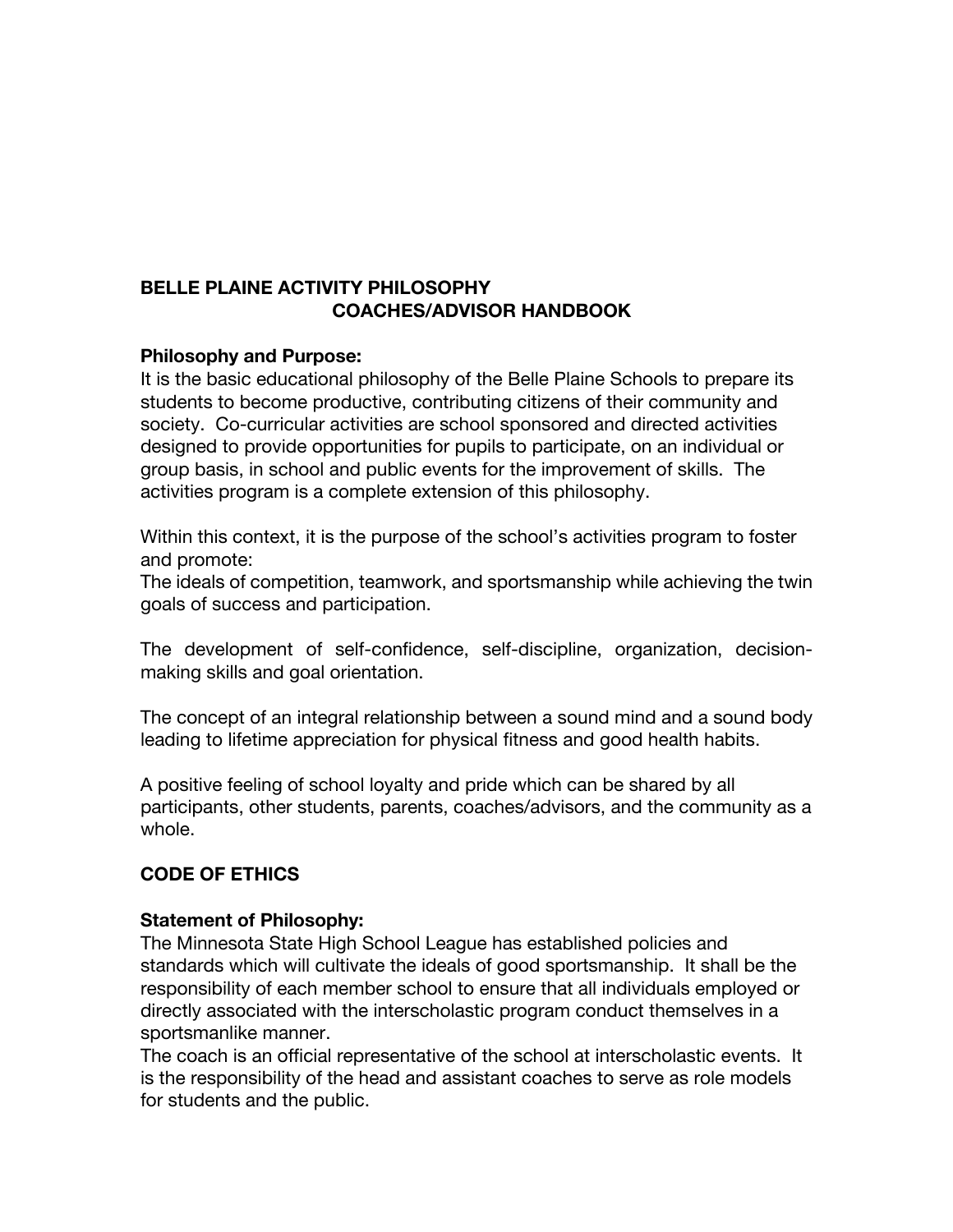#### **Code of Ethics:**

A Coach will be in violation of the standards for good sportsmanship established by the Minnesota State High School League by:

a. Making degrading/critical remarks about officials during or after a contest

either on the field of play, from the bench, or through any public news media; b. Arguing with officials or goes through motions indicating dislike/disdain for a decision;

c. Detaining the officials following the contest to request a ruling or explanation of actions taken by the officials; or

d. Being ejected from any contest.

#### **Actions and Response:**

Unsportsmanlike actions by a coach shall be reported to the League by the school and by the head contest official. The school shall document the results of their investigation and actions taken, where necessary and appropriate. Penalties for violation of these standards may include, but are not limited to, reprimand, censure, fines, or other actions as deemed appropriate by the Board of Directors.

#### **Commentary:**

It is within each individual's ability to treat others with dignity and respect. The League and its member schools expect each individual to assume the responsibility for their actions.

# **FEE SCHEDULE**

| А | Football 9-12            | \$165 |
|---|--------------------------|-------|
|   | Football 7-8             | \$115 |
|   | <b>Boys/Girls Soccer</b> | \$175 |
|   | <b>Boys/Girls Hockey</b> | \$260 |
|   | All Other Sports 9-12    | \$135 |
|   | All Other Sports 7-8     | \$100 |
|   | Fall Play                | \$110 |
|   | <b>Fall Musical</b>      | \$135 |
|   | One Act Play             | \$135 |
|   | Junior High Play         | \$50  |
|   | Visual Arts **           | \$60  |
|   | <b>JH Visual Arts</b>    | \$40  |
|   | Robotics                 | \$100 |
|   | Speech                   | \$135 |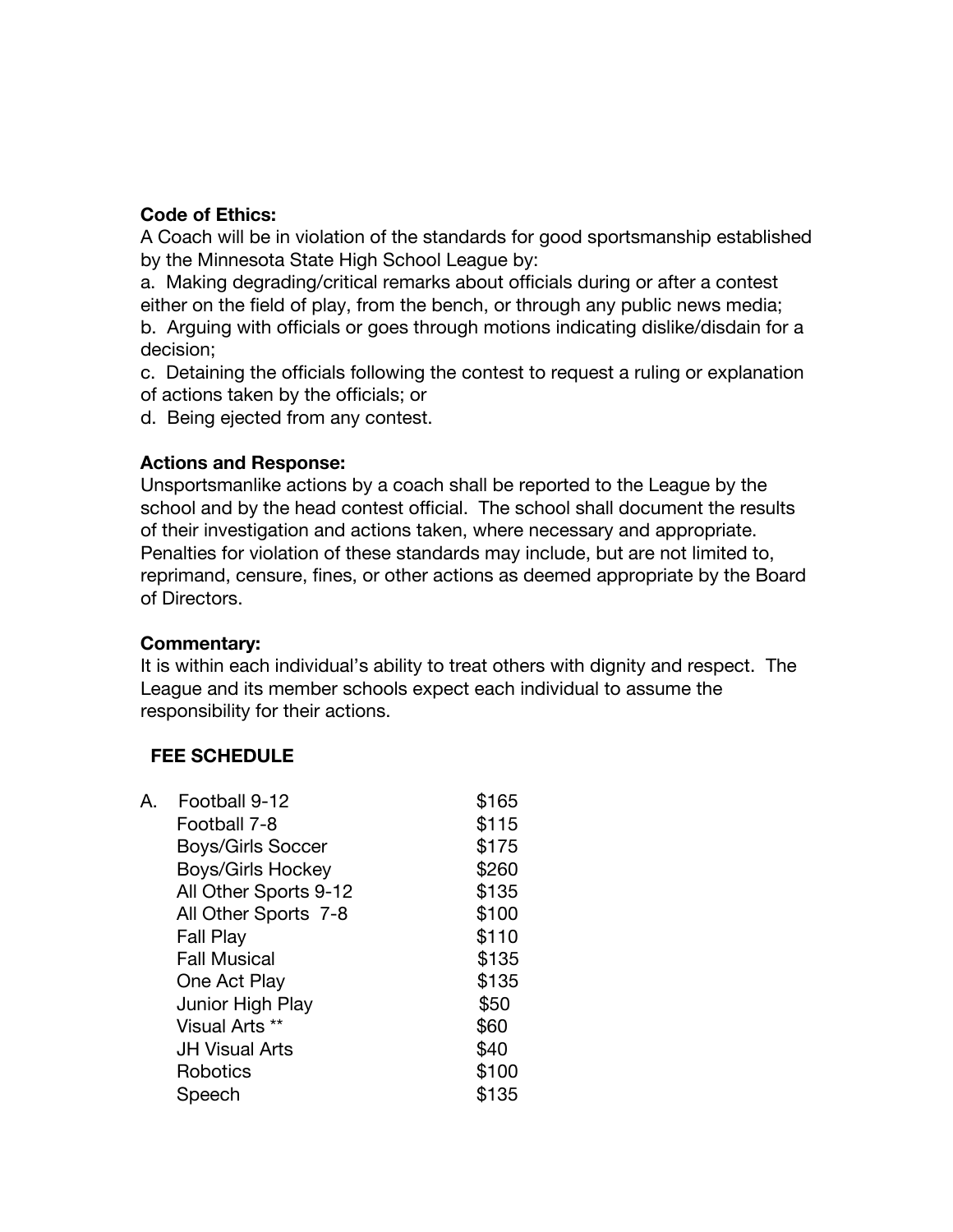Weight Room No Fee

\*\* A fee will be required by Jan. 15 of any given school year for team participants.

\*\*\* A fee will be required of pit orchestra members(musical) and crew members only if the student is striving for a drama letter.

B. Families on Free or Reduced Lunch pay 50% of the fee.

C. Family maximum  $=$  \$330 if one child.

\$500 if two children.

\$600 if three or more children.

D. Refunds will be allowed during the first week of practice only; except in cases of extended illness or other situations that are unique and approved by the administration. In no instance will a refund be granted after half the season has been completed.

# **ADMITTANCE FEES**

Minnesota River Conference admittance fees will be: \$6 for adults \$4 for students.

BPHS season passes will be available in the district office. Family Pass Pricing will be:  $$100 =$  for adults  $$65 = for students$  $$250 = for family$ Free = for Senior Citizens

# **STUDENT / ACTIVITY CONDUCT POLICY**

Belle Plaine Public Schools recognizes that students who participate in any school sponsored extracurricular activity are important representatives of the school and community. Therefore any Belle Plaine student who exhibits conduct that is unbecoming of a representative of the Belle Plaine Public Schools will receive disciplinary action as determined by school officials. A Belle Plaine student participating in any school sponsored extracurricular activity who is guilty of illegal possession and/or charged by a law enforcement agency will be considered in violation of the Minnesota State High School League Eligibility Rules. That student will be disciplined according to current standards established by Belle Plaine High School and the Minnesota State High School League Eligibility Rules.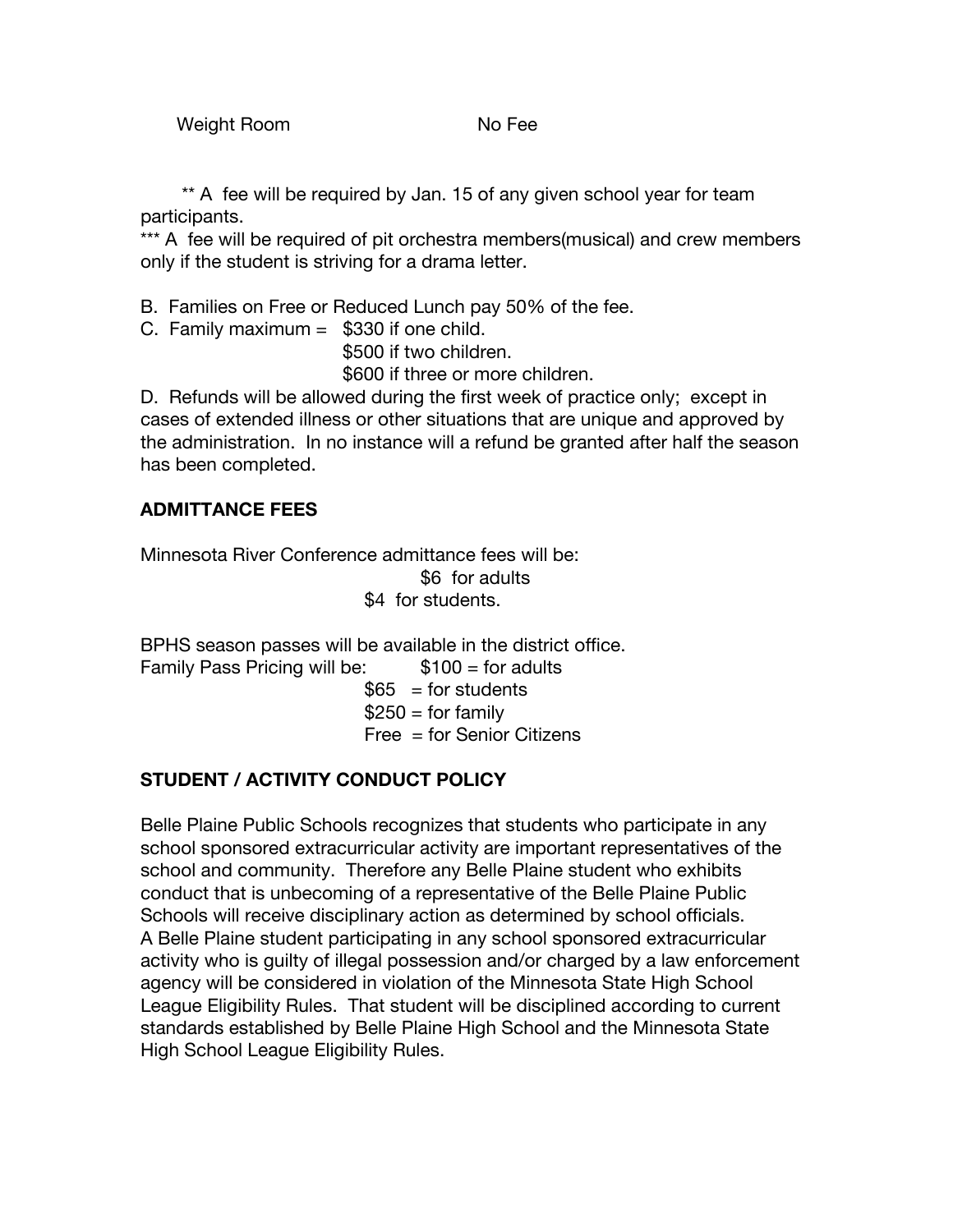# **WEDNESDAY AND SUNDAY PRACTICES**

The district believes that it is important to help minimize family choices made between family time and scheduled pre Kindergarten-12th grade sponsored functions. Therefore, from September 1st to April 30th, no school sponsored activities for which the district controls will be held after 6:00 p.m. on Wednesday evenings, and no activities will be scheduled before 12 noon on Sundays.

The MSHSL bylaws prevent scheduling of practice or games on a Sunday, but there is not a bylaw to prevent scheduling games on a legal holiday. The Board discourages schools from scheduling games on legal holidays.

# **GENERAL ACTIVITY POLICIES**

1. CLINICS:

The head coach of a sport or advisor of each activity is permitted to attend one clinic per year with the registration fee and substitute teacher at school expense. The request should be submitted to the Activities Director, when possible, at least three weeks prior to the clinic. Ass't. coaches need to use a personal day or staff development funds to attend. Approval is at the prerogative of the administration.

2. ATTENDANCE (NONPARTICIPANT) AT STATE TOURNAMENTS:

a. Head coaches/advisors of MSHSL sponsored activities will be dismissed from school for 2 days to attend the state tournament/meet.

b. All assistant coaches/advisors in that sport/activity will be dismissed for one day.

c. No tickets, meals, or any other expenses will be furnished by the school district, *except as the budget allows as determined by the AD/HS Principal.* d. Student participants may be excused from school to attend the state tournament, in their activity, if they bring written permission from a parent or guardian. The excuse must be given to the principal or activities director at least one day prior to the tournament.

# 3. ELIGIBILITY OF STUDENTS:

a. Coaches/Advisors must give a list of participants to Activities Director as soon as possible. In all cases, your list of candidates is to be filed with the Activities Director at least one week prior to the first event.

b. For MSHSL sponsored activities the student must have on file in the Activities Director's office the following forms:

- 1. Physical form (For athletes)
- 2. Eligibility information form
- 3. Parent permit form MSHSL

No student is to participate in events until all fees and forms have been presented to the coach or the Activities Director.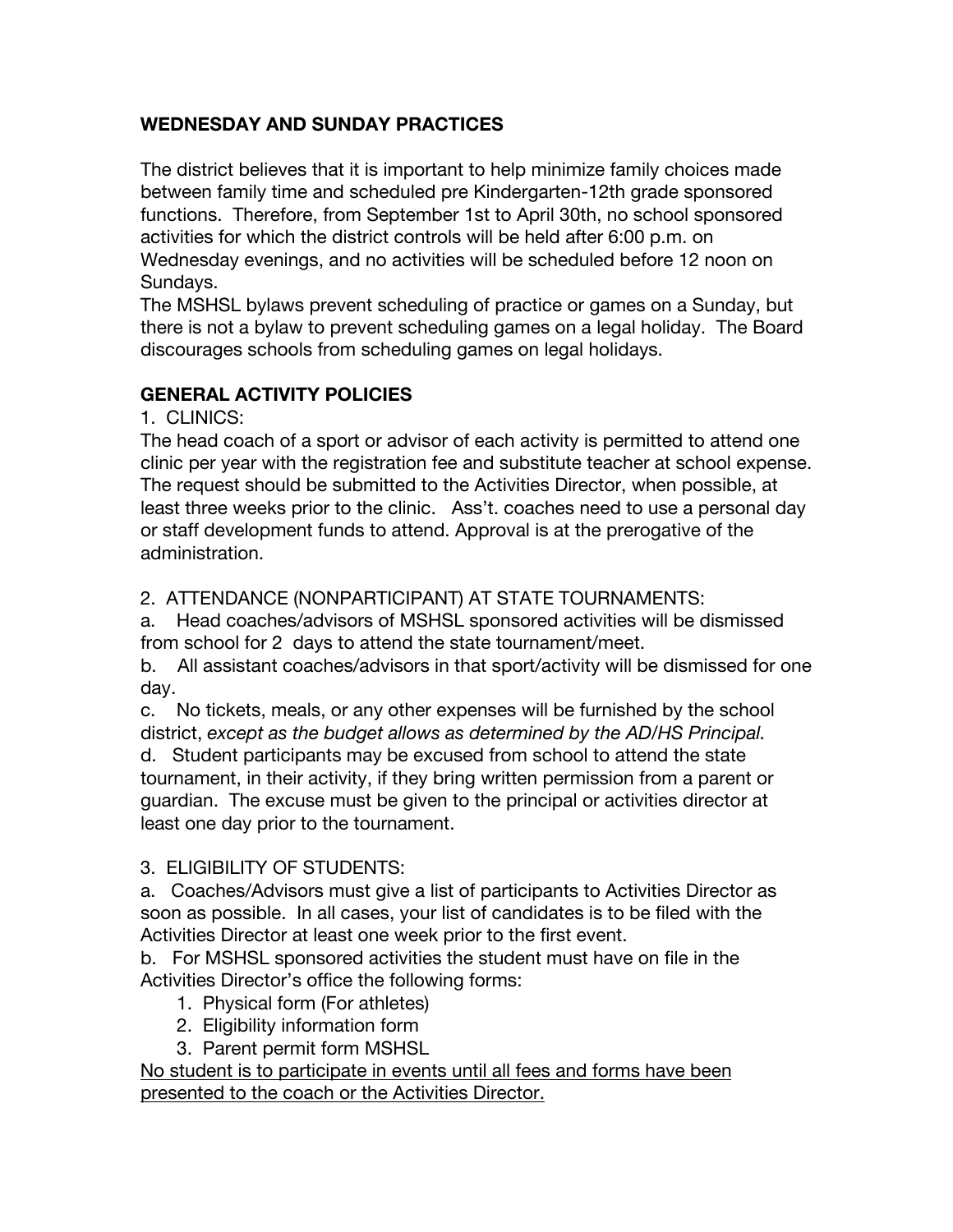# **Students that are NOT currently enrolled at BPHS will NOT be eligible for Varsity/Junior Varsity competition. Example: Cologne Academy/St. Michael Catholic Schools(Prior Lake).**

#### 4. PUBLICITY:

All head coaches/advisors are responsible for notifying all news media of results immediately after conclusion of event (when appropriate). The Activities Director will provide a list of media to each head coach/advisor if necessary.

5. DISMISSAL: Before dismissing someone from your activity , a conference with the Activities Director is required. Please notify the Activities Director's office when a participant on your original list of participants drops the activity.

# **SPECIFIC POLICIES**

#### 1. SUPERVISION:

All groups on the field and in the buildings shall be under adult supervision at all times as prescribed by the administration.

#### 2. PARTICIPATION:

Participation in activities is open to all students who are enrolled, subject to rules of the MSHSL.

# 3. SCHEDULING

All contests and activities must be cleared through the AD Office.

#### 4. SCRIMMAGES

All scrimmages must be cleared with the Activities Director. The district will not fund officials.

5. ACCIDENTS OR INJURIES:

a. Reports must be filed with the Activities Director.

b. Call to inform parents/guardian of injury.

c. In case of serious injury, contact Activities Director or other administrative personal. DO NOT LEAVE THE STUDENT UNATTENDED.

d. Call the hospital or doctor and make arrangements before taking the injured person for medical treatment.

e. If the person is suspected of head, neck, or back injury, or an injury that by moving them might possibly injure further, an ambulance should be called.

f. Send a coach along with the injured student to the doctor or hospital. The coach should stay with the injured student until parents arrive. If only one coach is present, send a parent or another responsible adult with the injured player. g. A permit to participate form must be given by the student to the Activities

Director upon return to school. This form must be signed by doctor before the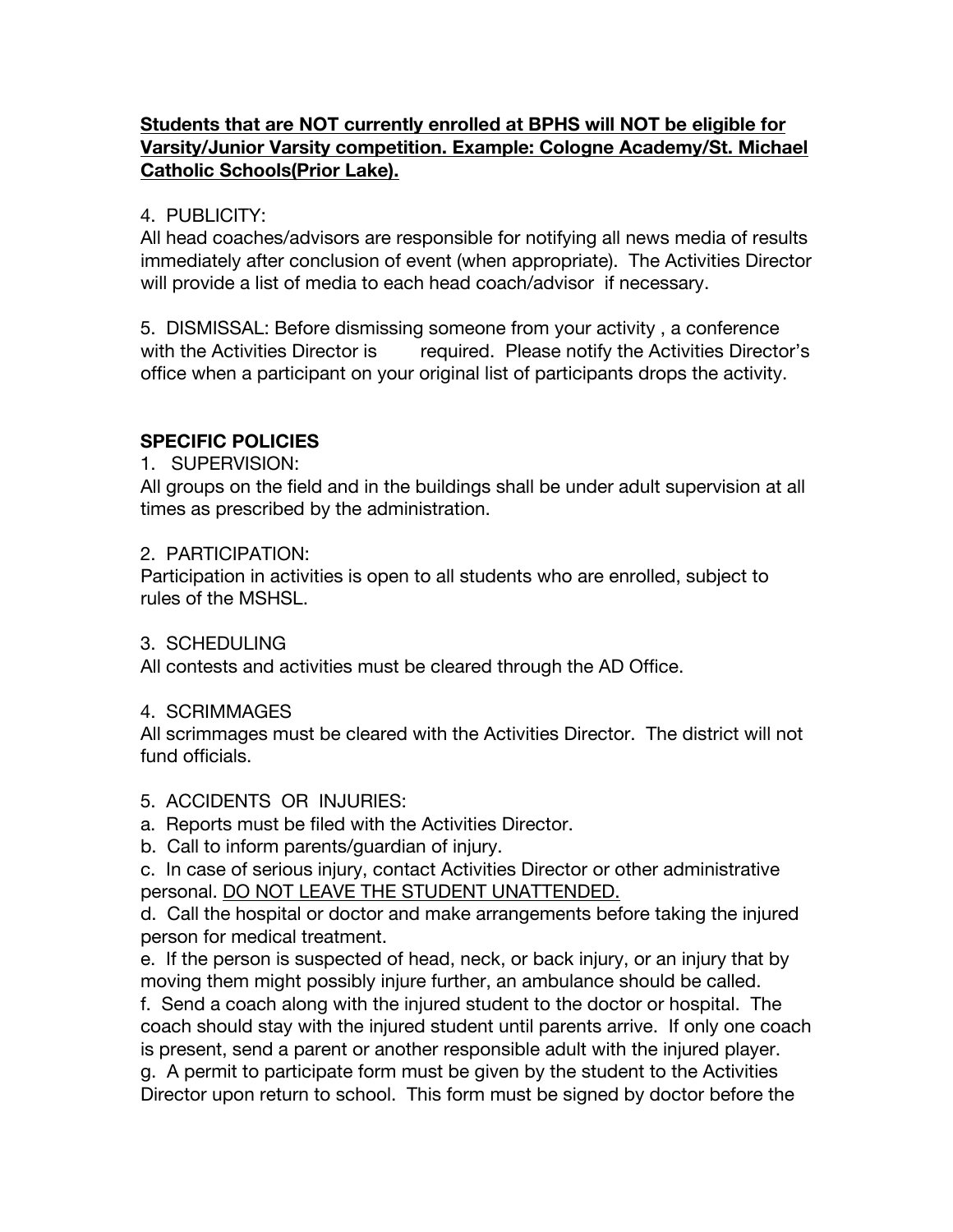student is allowed to participate in practice or play again after serious illness or injury.

# 6. TRANSPORTATION:

a. When bus transportation is provided for activities, the student must ride the bus both ways unless the parent contacts the coach in person and signs a statement or have written permission to the coach or AD in advance. In no instances can another athlete ride home with another student. Athletes may ride home with another parent with written permission given to the AD prior to the event.

b. Each coach must fill out a request for transportation so that a master list can be compiled for the coaches and administration.

c. Upon return, coaches will remain with team members until all have received rides home.

# 7. PASSES:

The following passes should be honored for admission to all athletic events:

- a. School courtesy passes for school personnel.
- b. MRC Conference passes.
- c. State Coaches Association Passes.
- d. Senior Citizen Passes.
- e. State/National Activities Director Passes.
- f. Media.

8. COACHES EDUCATION/RULES INTERPRETATION MEETINGS

Head coaches must take the MSHSL required Online training for Coaches Education. This requirement is good for 3 years. Rules Interpretation meetings will also be a part of the Coached Ed. Online Education. This must be done yearly.

# 9. CHANGING SPORTS / DROPPING SPORT :

A student cannot drop one sport for another after two weeks (10 days) of the official starting time of the activity without the consent of both coaches involved. The Activities Director will resolve conflicts based upon individual circumstances. In all cases, 7-12, please inform the Activities Director's office when a player drops from your sport.

# 10. PRACTICE SESSIONS:

Athletic practices and MSHSL activities can be held every day except Sunday. Other BPHS activities can practice on Sunday, when necessary. If you plan on not practicing on a normal practice day, please inform the Activities Director. Unless prior approval in an extraordinary situation, practices will not be held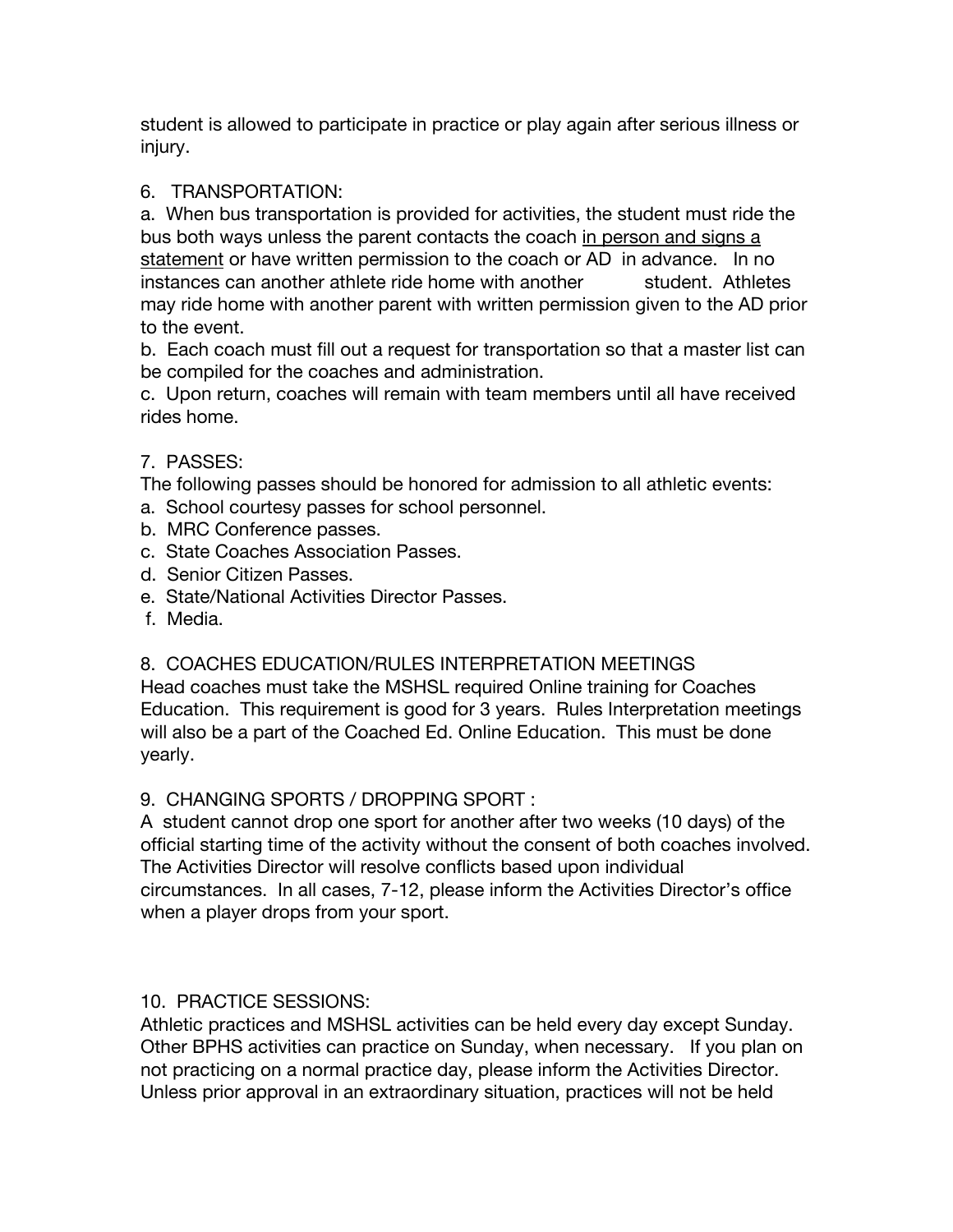during a time when the coach is to be at parent-teacher conferences. All coaches will provide season practice/game schedules for their participants.

#### 11. BUS SCHEDULES:

Master bus schedules are set at the beginning of each season and all scheduling is done by the District Activities Director and Bus Coordinator.

# 12. POST SEASON REPORT:

All coaches will turn in a summary at the end of season. The details should be equivalent to the level at which your team participates and is to be prepared within two weeks of the completion of each season, sent to the AD (minimum is summary, participants).

# **Head coaches must include the following:**

- A. Season End Report
	- a. List of participants Grades 7-12
	- b. Season record (if applicable)
	- c. Paragraph summary of season and another summary for compilation book
		- d. Season stats (if applicable)
- B. Requisitions for next season
- C. List of Letter persons
- D. Equipment checked in (if applicable)
- E. Inventory of all equipment, uniforms, etc. (if applicable)
- F. Schedule Requests
- G. Staff meeting of all coaches in program

Final payment for extracurricular assignment is delivered upon completion of the postseason report.

# 13. HALFTIME ENTERTAINMENT:

Any request for half time entertainment must be cleared with the Activities Director.

14. LOCKER ROOMS:

a. The head coach and/or assistants must be in the locker room before practice and be the last one to leave when practice is ended. Be sure the locker room is locked and clean.

b. Coaches should see that the locker room is left reasonably clean.

# 15. HOSTING OF TOURNAMENTS:

Regular season tournaments must be cleared with the Activities Director. The district will attempt to host tournament contests.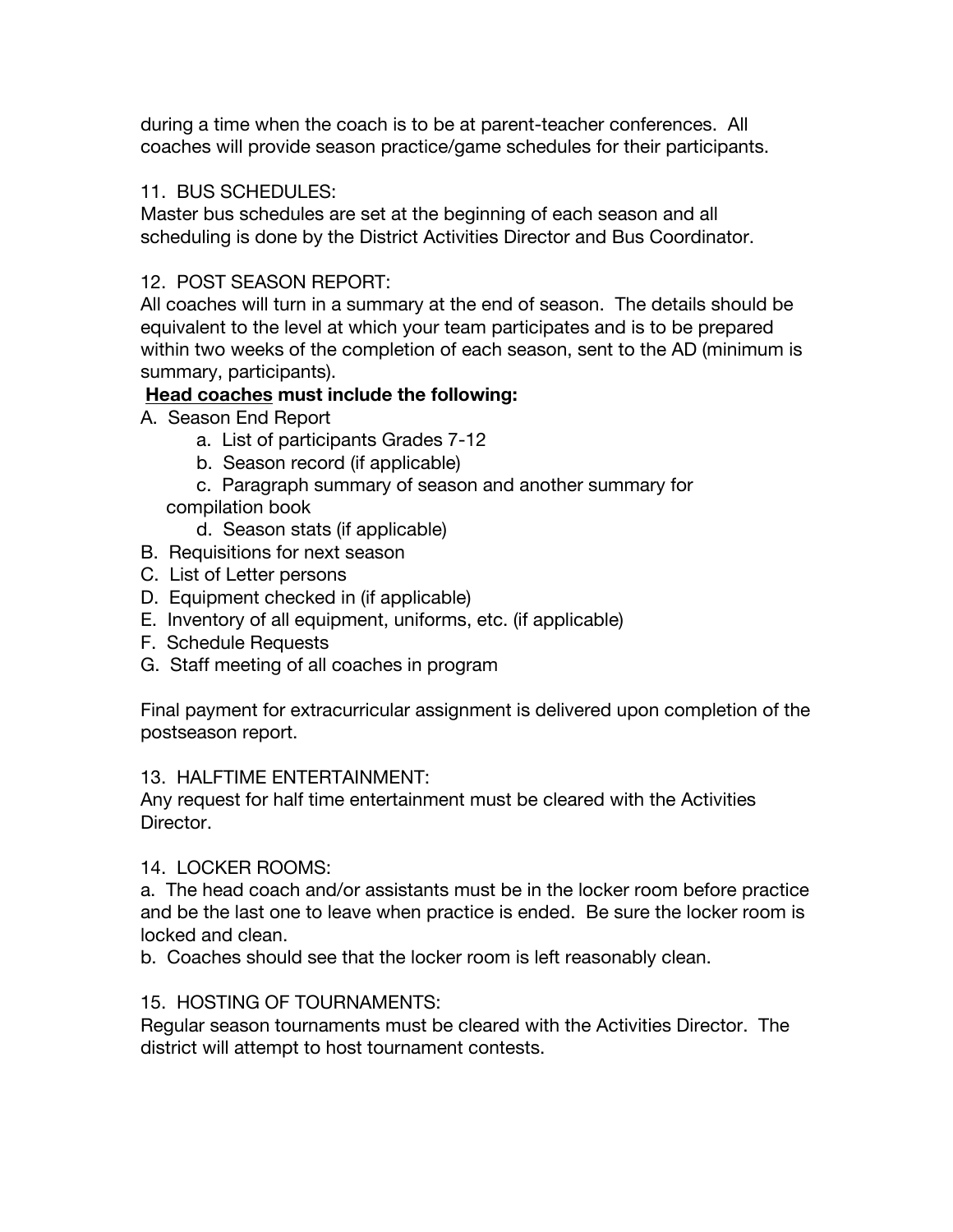#### 16. MILEAGE AND MISCELLANEOUS:

a. All mileage allowance for scouting must be approved by the Activities Director in advance.

b. Meal allowance for State Tournament (as participants) will be determined by the AD.

# 17. BANQUETS, AWARDS PROGRAM:

a. Each activity must hold a culminating activity at the conclusion of their season. This can be waived only by administrative permission. Team and individual awards, letters and all conference awards should be handed out at this time. The families of the participants may be included in the program. The costs of a banquet will need to be shared by parents and the coaches.

#### 18. MSHSL, MINNESOTA RIVER CONFERENCE & BPHS RULES:

a. All coaches are responsible for knowing and observing MSHSL , MRC, and BPHS regulations. The head coaches will receive a copy of their sport regulations prior to the beginning of the season.

b. BPHS reserves the right to withhold MRC All Conference or other honors, per MRC bylaw Article XV, Sec A.

#### 19. BPHS LETTERING:

a. Upon earning a first letter, participants will receive a chenille letter, pin, bar and certificate.

b. Succeeding letter will be a printed certificate and bar.

# 20. COACHING VACANCIES:

All vacancies in coaching positions will be posted through the Activities Director. All vacancies will be posted in the district office, faculty lounges, school website, and Activities Director's office. A copy of each posting and all applicants will be kept in the Activities Director's office.

#### 21. POLICY OF STUDENT INSURANCE:

The parents are responsible for any coverage of insurance for a boy or girl in interscholastic athletics

# 22. POLICY ON PHYSICAL EXAMINATIONS:

The Minnesota State High School League requires that any student who intends to participate in high school interscholastic athletics and cheerleading activities shall certify readiness for participation by completing a physical examination every three years. Physical forms must be on file in the Activities Directors office.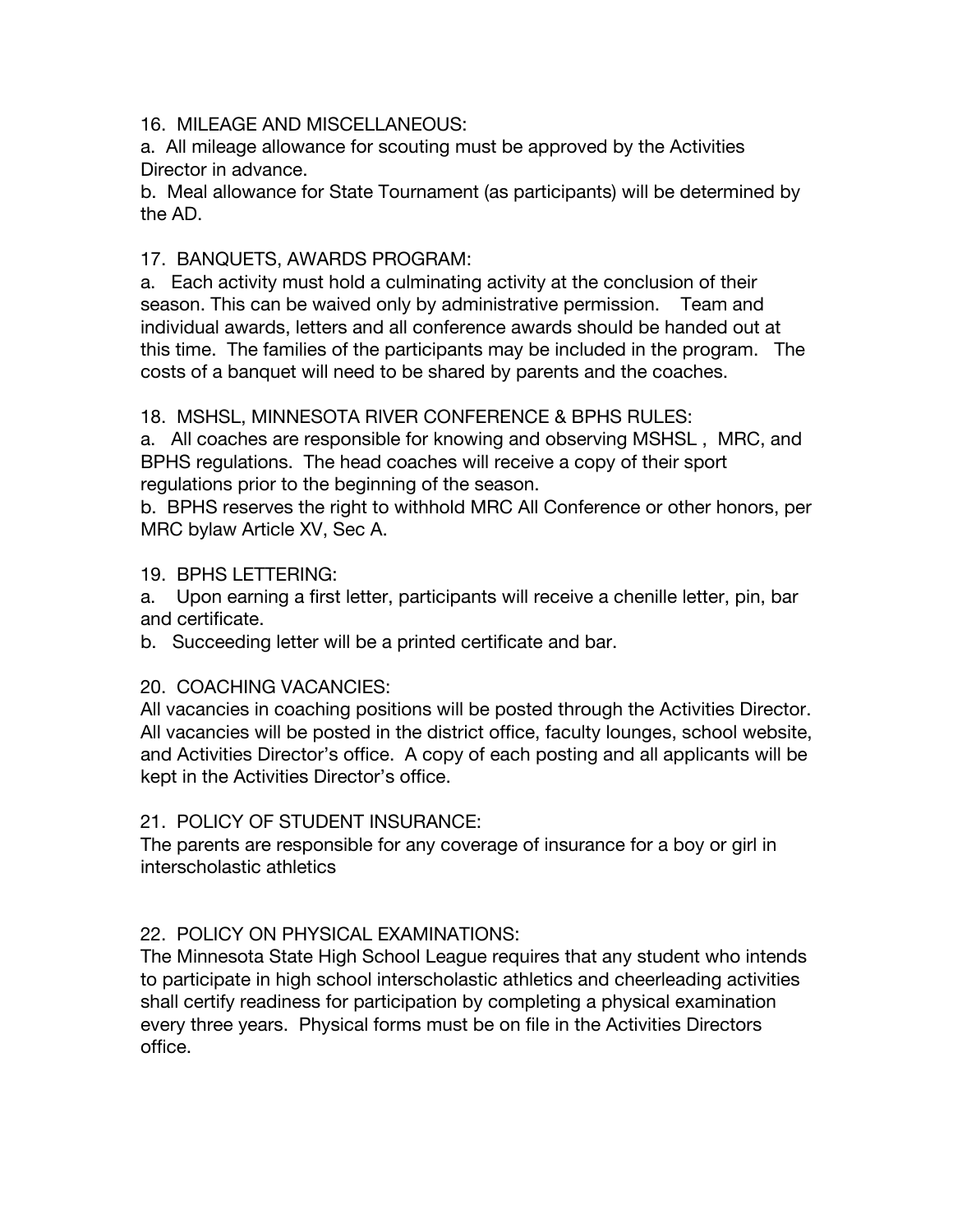#### 23. CANCELING PRACTICE:

a. If weather conditions are considered dangerous, practice should be canceled. Contact the Activities Director, if possible, before doing so. b. There will be no practice on days when school has been called because of inclement weather.

c. Inform the Activities Director of any practice cancellations.

# **ATTENDANCE POLICY**

In order for a student to participate in an extracurricular practice, game, event, or contest, she/he must be in class all day. Any exception must be approved by the Activities Director or building principal. (Exceptions can be, not limited to, funerals, college visit, field trips. Any student whose parents have called in to excuse them for a doctor or dental appointment will not be affected by this policy).

# **PLEASE MAKE A COPY OF THIS RULE AND GIVE IT TO EACH PERSON IN YOUR ACTIVITY OR SPORT.**

# **JUNIOR-SENIOR HIGH ACADEMIC ELIGIBILITY POLICY & REQUIREMENTS**

A student participating in a MSHSL or in Belle Plaine extra-curricular activities must be in good academic standing. Grades are checked every four to five weeks, with three grading checks taking place each semester. A student who is not passing at a grading check is ineligible until they have reached a passing grade for the course. Reasonable time must be given to the teacher to allow them to correct a submission to adjust eligibility status. A student who fails the first semester is ineligible until the first grade check of the second semester. A student who fails a second semester course is ineligible for the remaining events of the current school year, including Sub-Section, Section and State competition.

\*All academic eligibility appeals will be addressed with the Principal and Activities Director.

# **BELLE PLAINE ATHLETIC PARTICIPATION POLICY:** Amended Sept.04 PARTICIPATION CONDITIONS

All student athletes desiring to participate shall meet attendance, conduct, and scholastic requirements.

The Athletic Department believes student/athletes in Grades 7-8 should play at grade level. Movement of players to a higher level is discouraged. However, it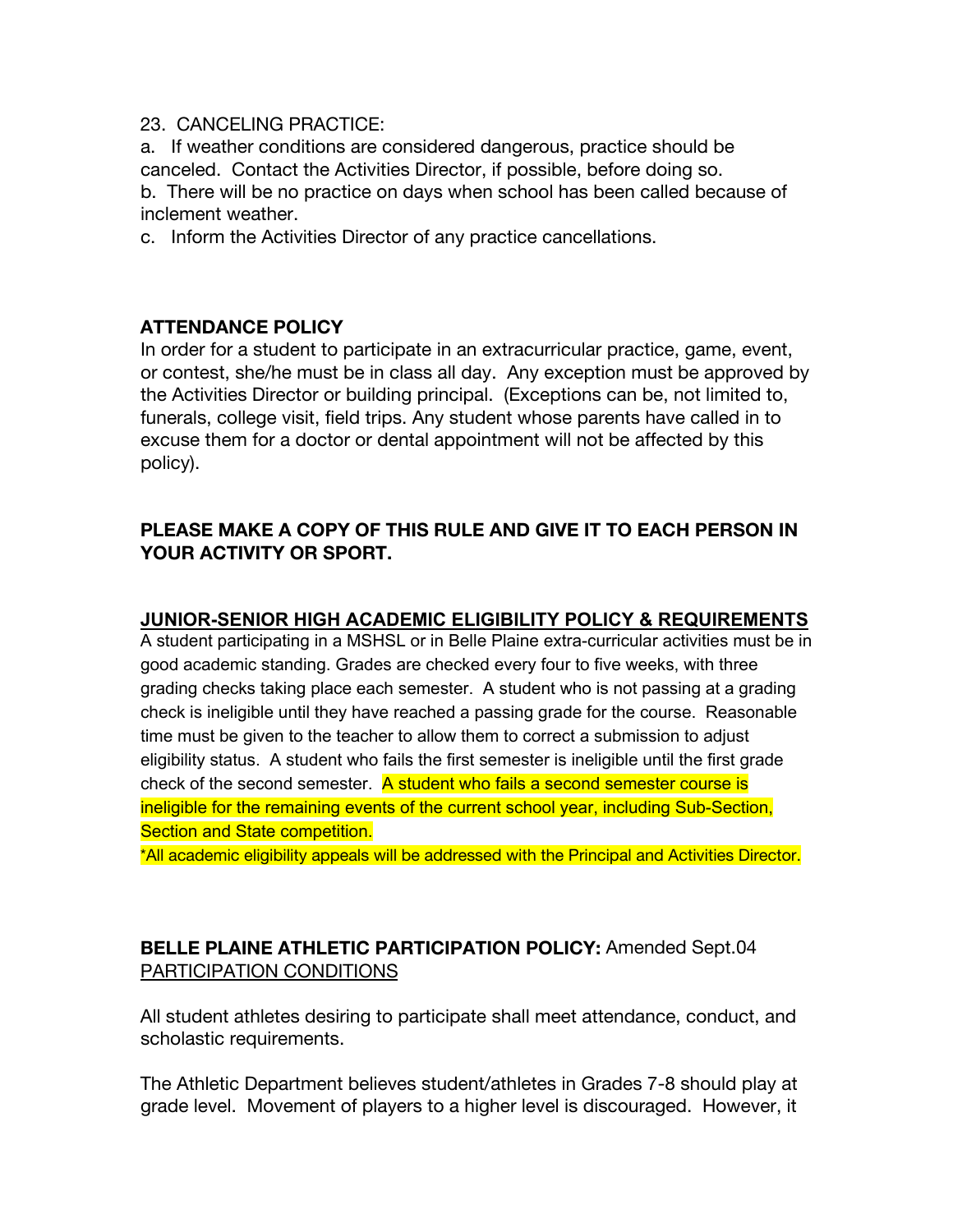is recognized that exceptional student/athletes do appear in a program. If a 7th-8th-9th grade student is deemed talented enough to participate on a higher level squad ( in a sport where this is not the norm) and if the player's abilities are a necessary component to the current year's team as a whole, movement can take place upon approval of all the following: Athlete, Parents, Coaches, Activities Director and Principal(s). In Grades 9-12, coaches must have the flexibility to move players to their proper level of competition. Student athletes in Grades 7-8 who have been moved forward in a program and have spent the majority of playing time at the higher level may not be moved back down in order to participate in tournaments.

# A. 7TH AND 8TH GRADE TEAMS:

The primary concern is to provide a program which will allow each athlete optimal participation regardless of their skill level. The following guidelines should apply to assure that the program is for the benefit of the athlete. These guidelines are as follows:

1. All Athletes that meet the academic and attendance standard and actively participate shall be given practice time and game time.

2. All team members have a uniform or are dressed alike (if possible) for competition.

These three guidelines of participation are of philosophical nature. They are made possible by the coaches following the procedures listed here:

1. Each junior high coach must follow the philosophy of participation. The desire to include every athlete is more important than the desire to win a given contest. Certain games or meet alterations are needed and worked out by all coaches to assure participation.

2. Practices must be planned and organized effectively to deal with the large number of participants and the wide variety of skill levels.

3. Facilities must be used to their greatest advantage. Cooperation is needed between boys coaches and girls coaches as well as between the other groups and organizations that share school facilities.

Coaches must remember that the above guidelines and procedures are a result of coaches working for the "development" of each participant. Each individual that comes to a coach has many human needs; physical, emotional, social, etc. It is important to coach the athlete as well as the sport. When dealing with athletes, several basic characteristics and needs of these athletes should be taken into consideration.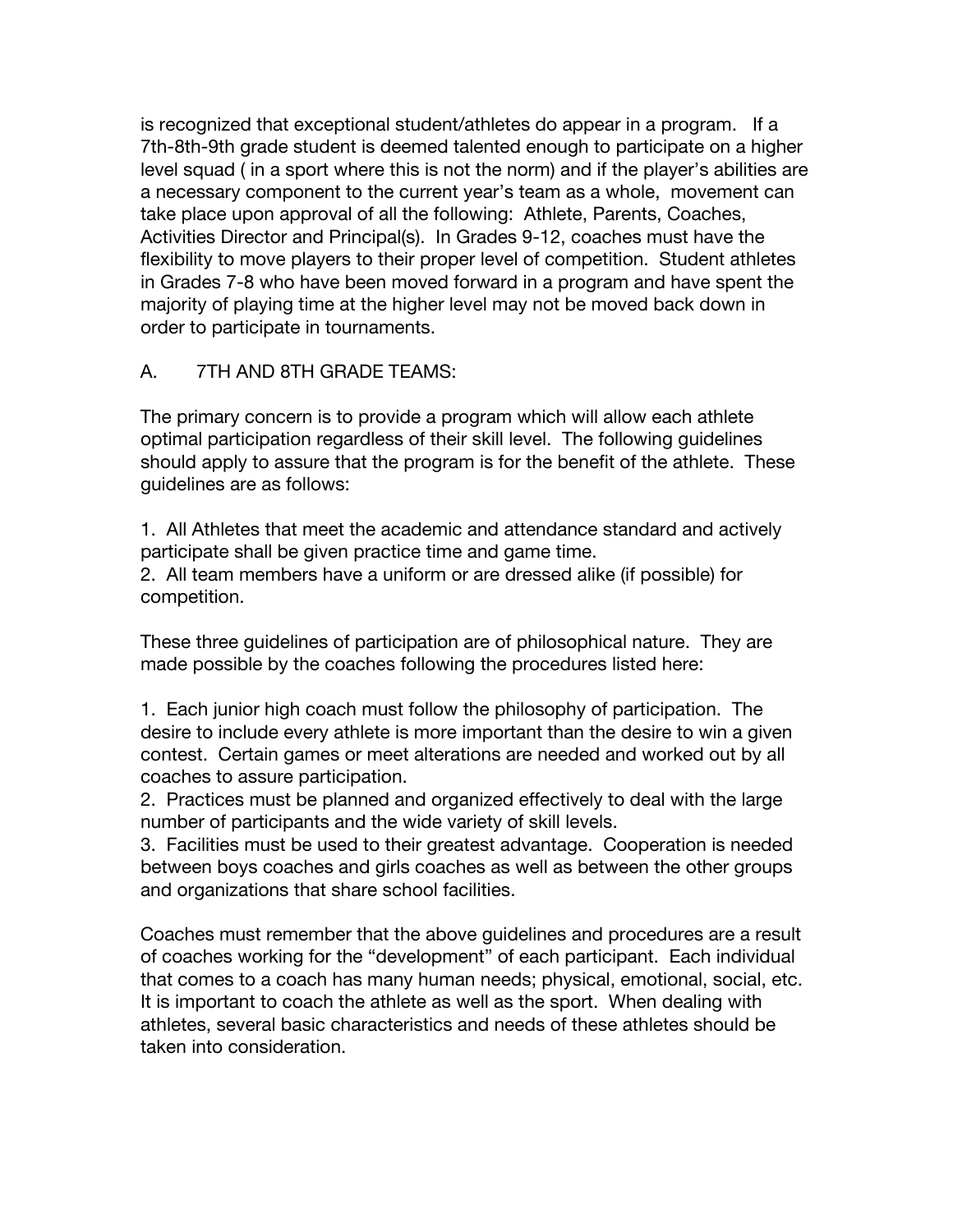1. Physical, mental and emotional growth and development.

2. Directed leadership and supervision that stresses self-discipline, selfmotivation, excellence, and the ideals of good sportsmanship that make for winning and losing graciously.

- 3. Team play with the development of such commitments as loyalty, cooperation, fair play and other desirable social traits.
- 4. A need to belong to a group and be accepted by peers.
- 5. The need to explore a variety of experiences.
- 6. A chance to channel their energies in physical activity of some kind.
- 7. A means of achieving self-satisfaction (Opportunity for success)

The coach must be willing to work with any athlete who is interested and has a need to belong, not just work with the gifted, highly skilled athlete. As a coach of young athletes, we must constantly be seeking to aid our participants in the best way possible. Each of them is an important individual whose experiences shape attitudes and action for the future.

#### B. "C" TEAM:

"C" Team is considered a transition year. Participation in practice and contest will continue to be emphasized and no squad members will be cut on the basis of ability. "C" Team coaches will make every effort to give significant playing time to all players throughout the OVERALL season, (playing time may be based on practice, cooperation and attitude). With the philosophy of participation, teams will strive to be competitive.

C. VARSITY AND "B" TEAMS:

Participation by the most skilled that will enable possibilities for individual and team success (in some cases it may be necessary and permitted, to limit the size of the Varsity and "B" squads to a workable number).

# **SELECTION POLICY FOR VARSITY AND "B" TEAMS**

- A. Responsibility
- 1. Choosing the members of athletic squads is the responsibility of the Head Coach and coaches of those squads.
- 2. Prior to trying out, the coach shall provide the following information to all candidates for the team:
	- a. Extent of try-out period
	- b. Criteria used to select the team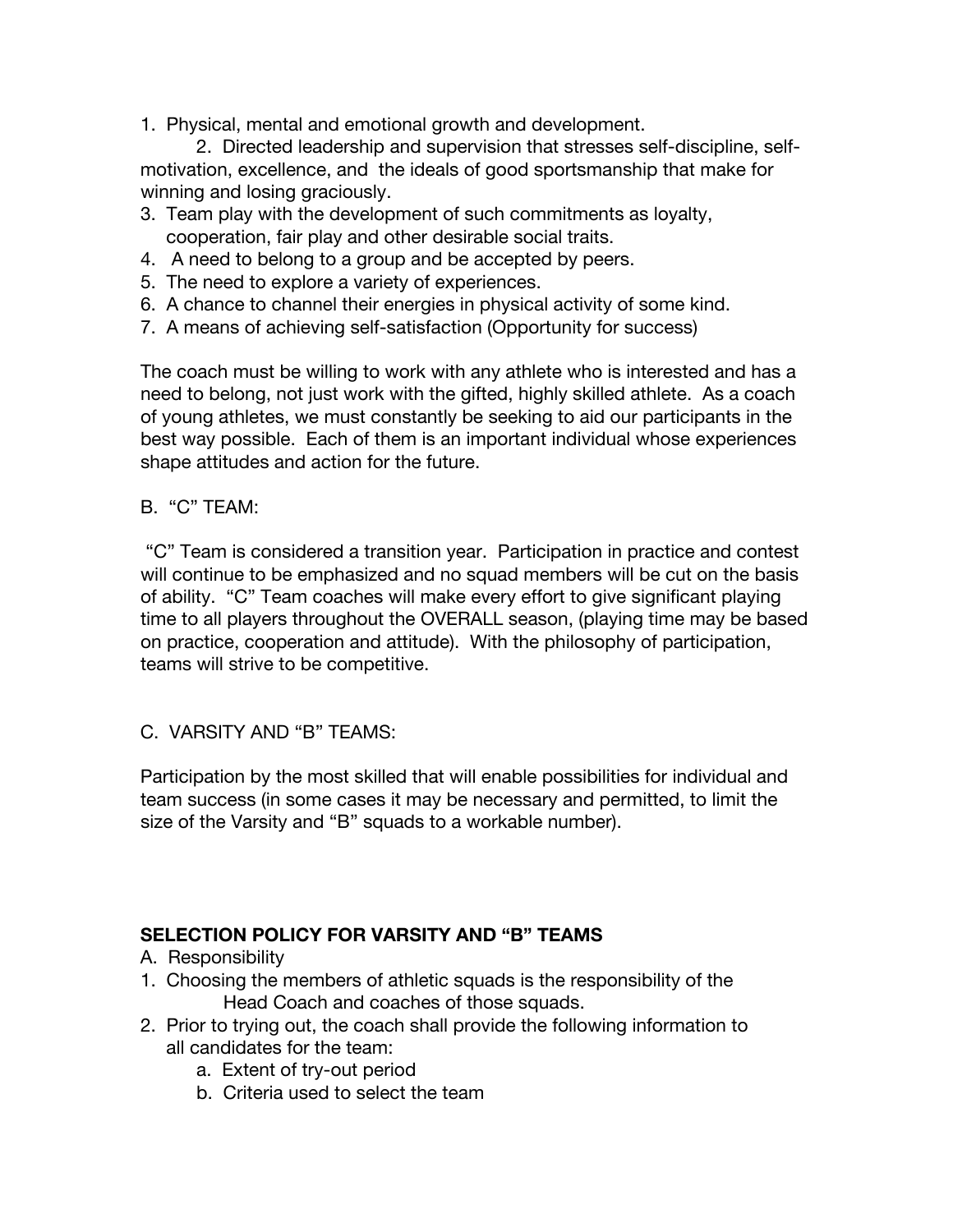- c. Minimum numbers to be selected for the team
- d. Practice commitment if they make the team
- e. Game commitments
- f. When working with players that have *equal* ability and talent,

preferential consideration will be given to juniors and seniors at the varsity level.

B. Procedure

- 1. When a squad number is limited, the process will include three important elements. Each candidate shall:
	- a. Have an opportunity to participate in a minimum of (5) practices.
	- b. Have performed in at least one intrasquad/scrimmage game/session.

c. Be personally informed of the reason why the candidate was not chosen by the coach.

2. Candidates not chosen for the squad will NOT BE POSTED.

a. Participation fees collected from athletes will be fully refunded to those not selected for the squad.

b. Athletes not selected to the squads will not be allowed to practice due to space.

c. Athletes not selected will be encouraged to be part of the team through team management positions.

- 3. Coaches will discuss alternative possibilities for participation in the sport, or other areas in the activities program.
- 4. If a coach foresees difficulties as a result of squad selection, he/she should discuss the situation with the Activities Director.
- 5. If the number of participants is low in any grade level, players will be allowed to move to equalize the numbers. This will not eliminate playing time for any individual.

Recommended minimum number of players for teams/events.

| Baseball/Softball | -12. | Basketball 10 |     |
|-------------------|------|---------------|-----|
| Football          | 18   | Volleyball    | 10. |

Any adjustment to the recommendations must be approved by mutual consent of the Activities Director, Coaches and Administration.

# **PROBLEM/CONFLICT RESOLUTION**

**As coaches we are professionals and are expected to conduct ourselves in a professional manner. We cannot promise that all concerns can be resolved to individual preferences, but we can promise that we will listen to concerns and respond to the best of our ability.**

**In order for our programs to be successful, we must all work togetherparent, coach and participant. We strive to do what is best for each individual student within the concept of team. As teachers and coaches we**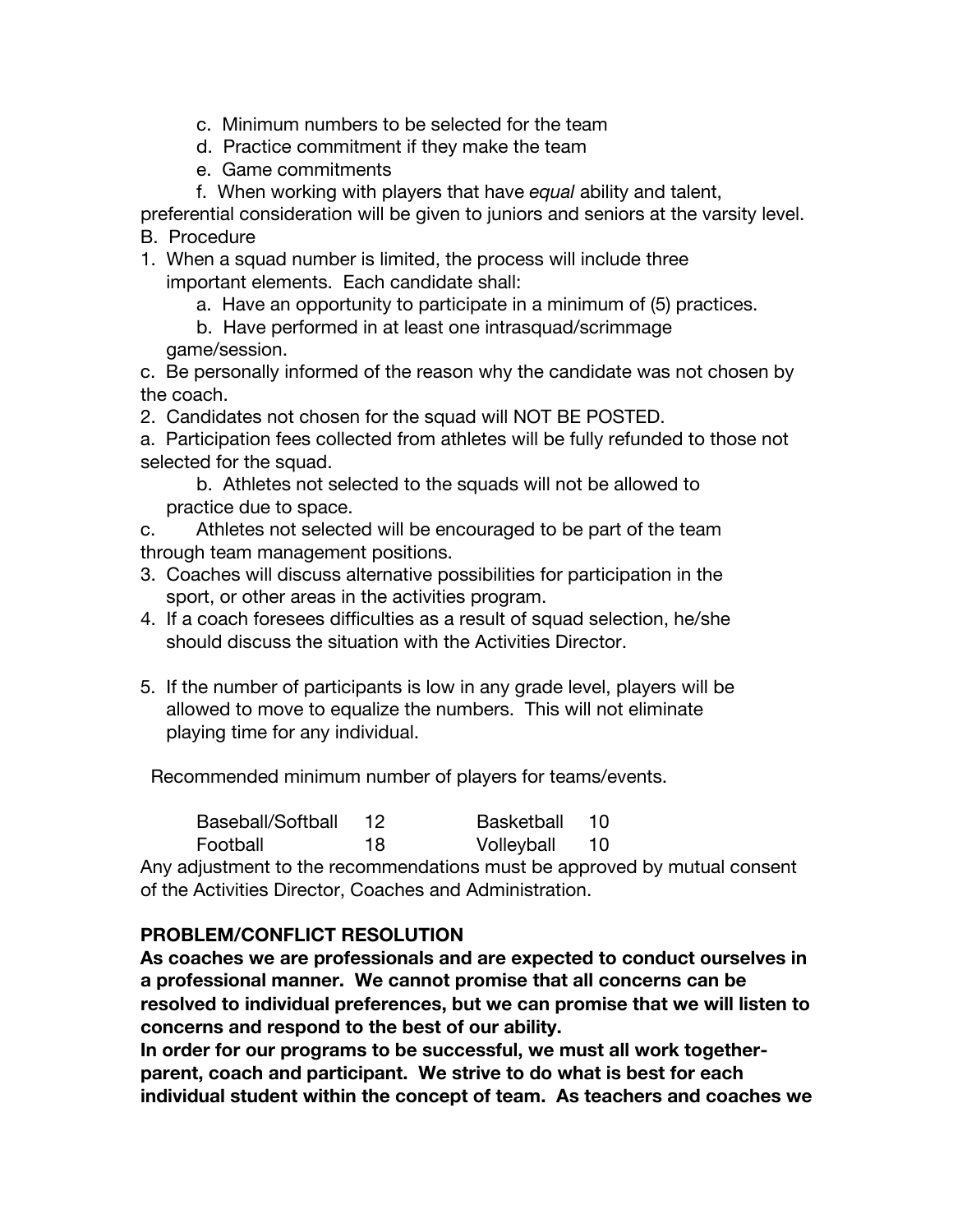**care a great deal about your son or daughter and want to contribute to his/her individual development in a positive way.**

**To allow for an appropriate exchange of opinions when the need arises in our program of activities, the following procedure has been developed to create an open line of communication between school, parent/guardian, student and coach. The procedure will allow for an exchange of opinion in a professional manner.**

**1. Most conflicts are better resolved with an appropriate cooling down period. No conflict between a parent, student, official or coach/advisor should be addressed during or immediately after an activity. The activity site, practice field, lobby or locker room are not appropriate places to handle conflict. If you have a concern, please call or arrange a meeting the following work day after the incident. Many of our coaches teach in the district. Most coaches have voicemail in the building where they teach. Leave a message and the coach will return the call. If you wish, a letter to the coach may be the most appropriate way to initiate a dialogue. If your concern has not been addressed to your satisfaction, then refer to the flow chart below. As you see, the first step is** *participant contacts coach***.**

**2. Chain of Communication - Every organization has and needs orderly process to use when problems/issues arise. Follows is the Belle Plaine Schools chain of communication:**



**Parents/athletes are strongly encouraged to follow this chain of communication whenever an issue arises concerning a coach or director. If a concern is not resolved to your satisfaction at one level, you are encouraged to go to the next level in the chain of communication. However, all concerns should begin with the coach/director and then advance up the chain.**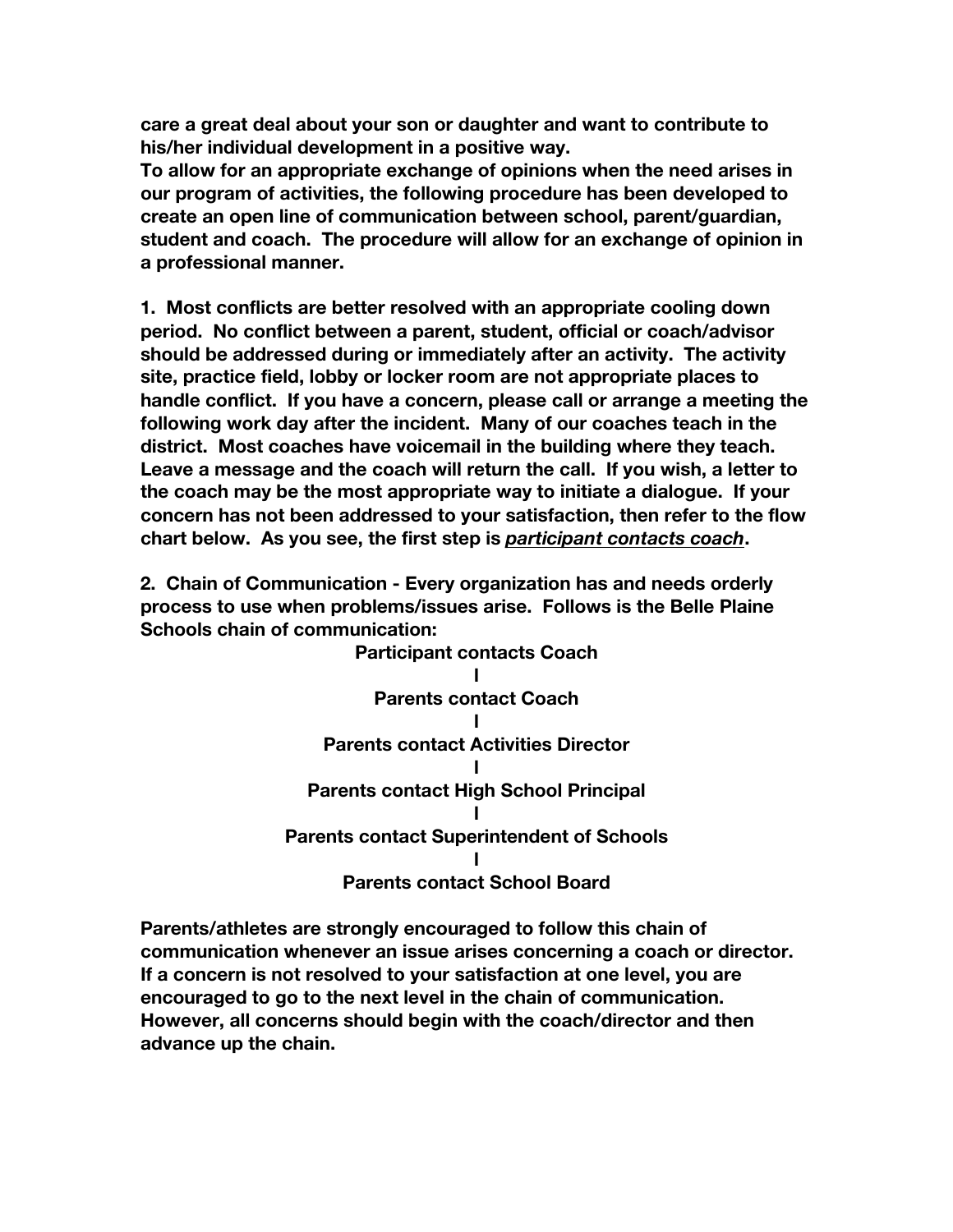#### **PARENT'S RESPONSIBILITIES**

**Parents are expected to encourage their children to perform to the best of their abilities both in activities and in the classroom. They should be a source of support for the athletes and the program in which they are participating.** 

**Parents should be role models for children and set a good example for all of our students at Belle Plaine High School. As such, they will exemplify good attitudes by treating all players, coaches, fans, officials and other parents with respect and dignity. Parents must insist that students abide by rules established by the coach, school district and the Minnesota State High School League.**

**Parents should be positive in support of their own team and recognize the achievements of the opposing team. Vulgar, racial, derogatory or disparaging remarks are never appropriate. Parents should all their children to enjoy the benefits of competition, remembering that not everyone can be the star, be on the first team, or have equal playing time.**

# **SEASONAL MEETINGS**

Once each season BPHS will hold a mandatory meeting for parents and students in which the Activities Director will highlight rules of the MSHSL and Belle Plaine HS. After this initial section of the program, students in grades 7-12 will meet with their coaches.

# **BASEBALL/SOFTBALL POLICY**

The Community and School Policy states that:

No member of the high school baseball or softball team will be permitted to join the city program until the high school season is completed, unless permission is granted by the head coach after consultation with the Activities Director. A player/student must have successfully completed his/her sophomore year to be eligible to participate in the city program.

In city tournaments, no high school player can receive cash prizes. It is recommended that awards and prizes for non-school participation should be of a symbolic nature. However, the acceptance of an award valued at less than \$25.00 when received for non-school participation will not constitute a violation of the amateur status.

# *BE SURE TO SHARE WITH YOUR Bb/Sb PLAYERS*

# **WEIGHT ROOM POLICY**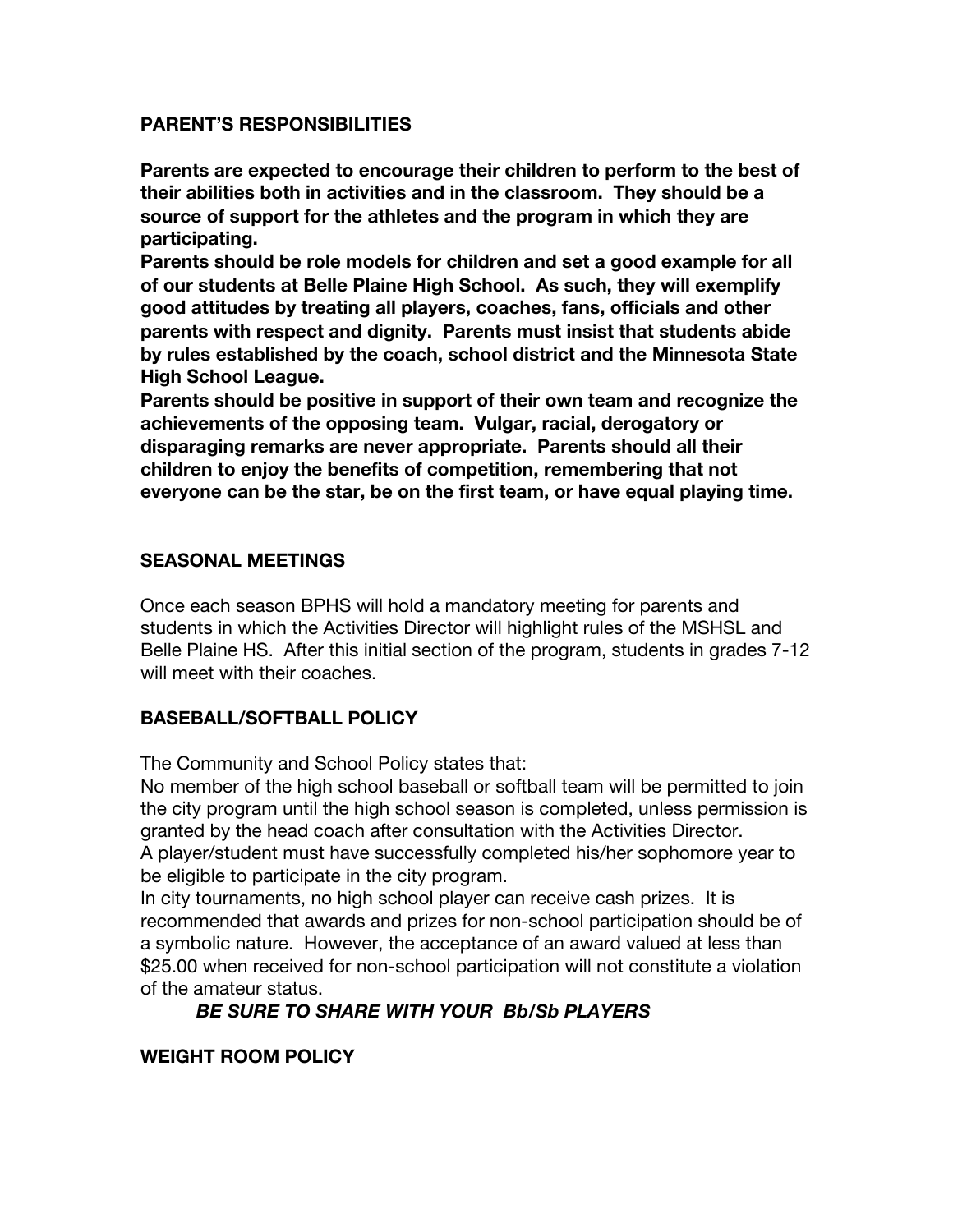The following policy's intent is to insure user safety and the safety of others while occupying Belle Plaine School District 716's weight room. These weight room rules and regulations are:

1. No person or persons shall occupy or utilize the weight room unless directly supervised by a responsible coach or adult trained in proper weight lifting techniques and safety spotting.

2. Weight room time schedule shall be posted on the entrance wall of the weight room, with the Community Service Office, and the District Office. Any changes in the above schedule must be authorized in writing by the Community Service Director.

3. Any fee for use beyond the regularly scheduled school district's physical education classes and/or extra curricular activities may be assessed at the discretion of the Community Service Director.

4. Any misuse of equipment or improper behavior will result in dismissal from the weight room.

5. All lifters must work in groups of at least 2 people.

# **HIV INSTRUCTIONS**

Instructions for use of the sports spill kit for the control of Infectious Disease, including HIV and Hepatitis B Virus.

- 1. Stop play.
- 2. Remove player from game.
- 3. Put on gloves.
- 4. Give player gauze to stop bleeding.
- 5. Use toweling as needed.
- 6. Spray affected areas, equipment, uniform as needed.
- 7. Put all contaminated items into leak resistant bag.
- 8. On conclusion of event put filled bags into red bags (use labels if appropriate).
- 9. Take gloves off and use hand wipe and also put into the red bag. 10. Dispose of bags as per local regulations. (New Prague Hospital or Shakopee Hospital).
	- 11. Complete Reporting Form when applicable.

Each coach or training kit should have a Bio-Fluids exposure control kit. If you have any questions, please call or read the information from the MSHSL regarding control of Infectious Disease, including HIV and Hepatitis B Viruses.

# **DUAL PARTICIPATION POLICY**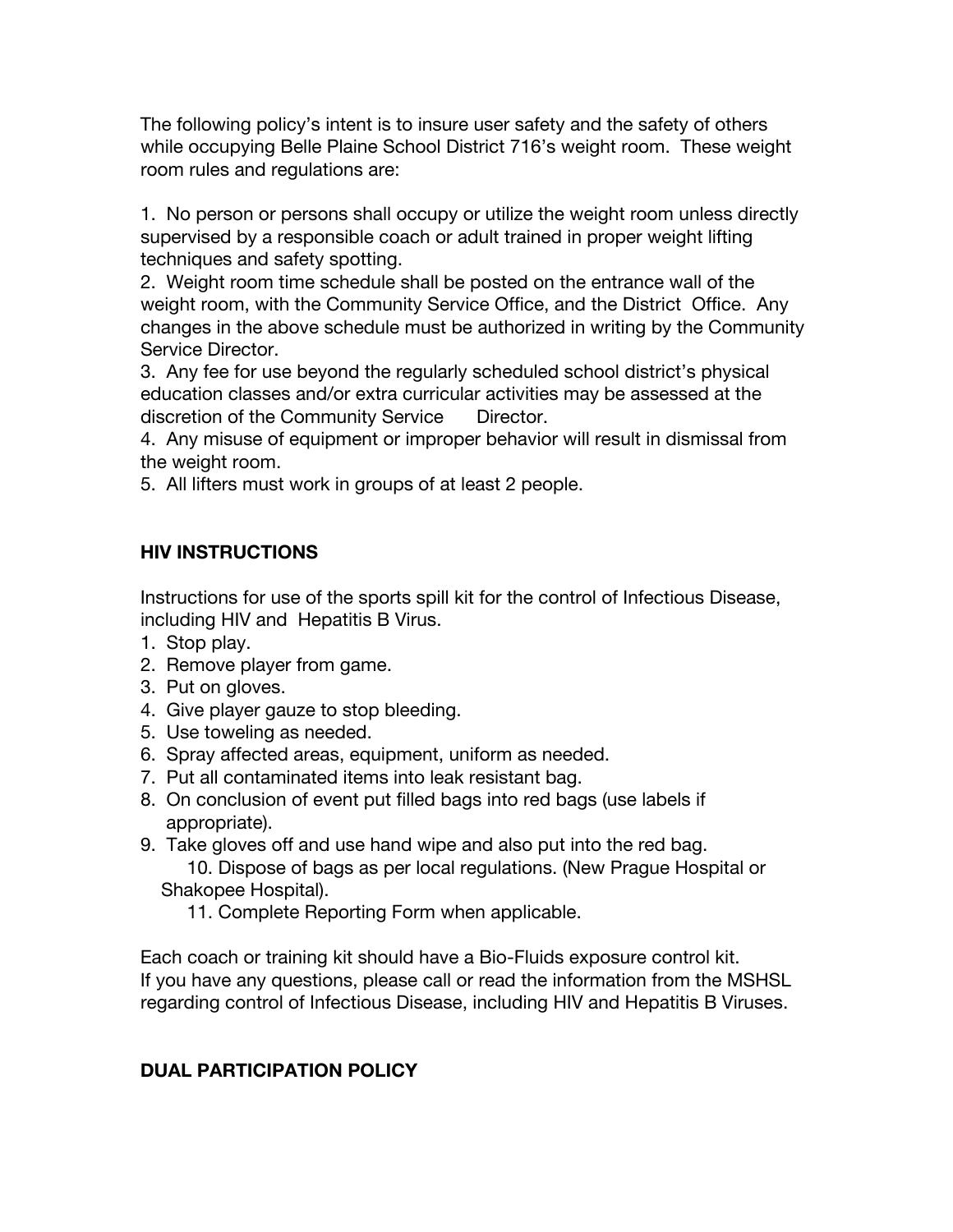A Belle Plaine athlete can compete in two varsity sports in the same season. The athlete must: In conjunction with parent, declare a major sport/minor sport; The student must have a GPA of 2.67 or higher.

# **MSHSL CATEGORY I, II, AND NON HSL ACTIVITIES POLICIES**

# **Category I Policy:**

- 1. During the calendar year, regardless of the quantity, a student shall not:
- A. Use or consume, have in possession a beverage containing alcohol;
- B. Use or consume, have in possession tobacco; or,
- C. Use or consume, have in possession, buy, sell, or give away any other controlled substance or drug paraphernalia.

2. Penalties and Recommendations for Category I Activities:

Category I Activities: Those League-sponsored activities in which a member school has a schedule of interscholastic contests, exclusive of Leaguesponsored tournaments:

Athletic Activities: as listed in bylaw 412.00 - Sponsored Activities

Fine Arts Activities:

1. Debate

2. Speech Activities including One Act Play - when a school schedules a season of interscholastic contests.

# **A. First Violation Penalty**

 The student shall lose eligibility for the next two (2) consecutive interscholastic contests or two weeks, 14 calendar days, of a season in which the student is a participant, whichever is greater. No exception is permitted for a student who becomes a participant in a treatment program.

# **B. Second Violation Penalty**

 The student shall lose eligibility for the next six (6) consecutive interscholastic contests or three weeks, 21 calendar days, whichever is greater, in which the student is a participant. No exception is permitted for a student who becomes a participant in a treatment program.

Recommendations:

 1) It is recommended that before being readmitted to activities following suspension for the second violation, the student shall now evidence in writing hat the student has sought or has received counseling from a community agency or professional individual such a s a school counselor, drug counselor, medical doctor, psychiatrist, or psychologist.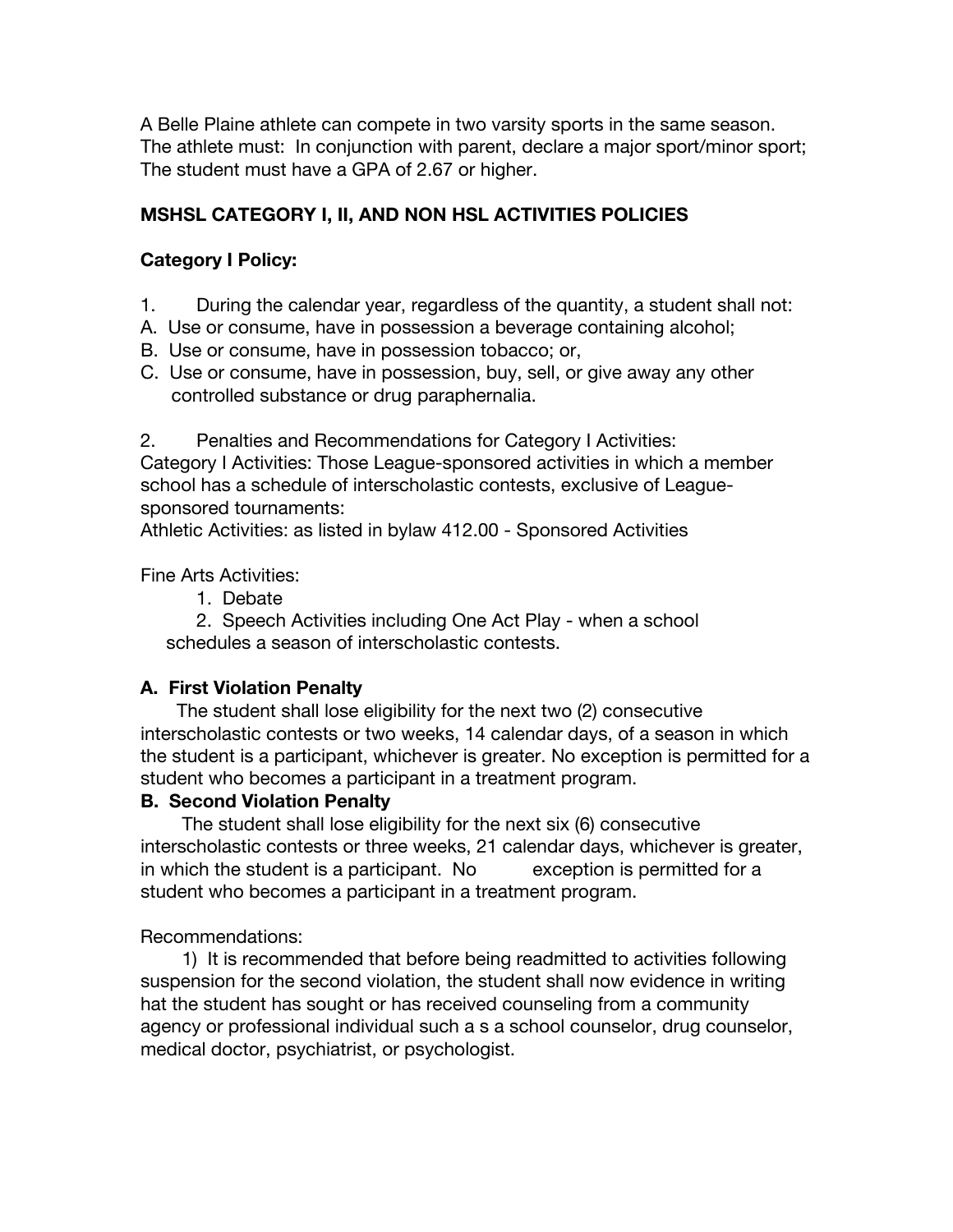2) It is recommended that, when appropriate, the school refer a student to a community agency or a professional individual outside the school for assessment of potential chemical abuse or misuse.

#### **C. Third or Subsequent Violation Penalty**

 1) The student shall lose eligibility for the next twelve (12) consecutive interscholastic contests or four (4) weeks, 28 calendar days, whichever is greater, in which the student is a participant.

 2) If after the third or subsequent violations, the student on her/his own volition becomes a participant is a chemical dependency program or treatment program, and is assessed as chemically dependent and completes treatment, the student may be certified for reinstatement in MSHSL activities after a minimum period of six weeks after entering program. Such certification must be issued by the director or counselor of a chemical dependency treatment center

Recommendations:

 It is recommended that the student be referred for assessment of potential chemical abuse, misuse or dependency by a community agency or a professional individual outside the school.

D. Accumulative Penalties:

 Penalties shall be accumulative beginning with the student's first participation on a high school team or activity - B-squad, junior varsity or varsity - and continuing throughout the student's high school career.

# **Category II and Non HSL Activity Policy**

Activities:

 1) Speech activities including One Act Play when a school schedules no interscholastic contests and participates only in the League-sponsored tournament series.

- 2) Music and Drama activities.
- 3) Clubs and Organizations.
- 4) Visual Arts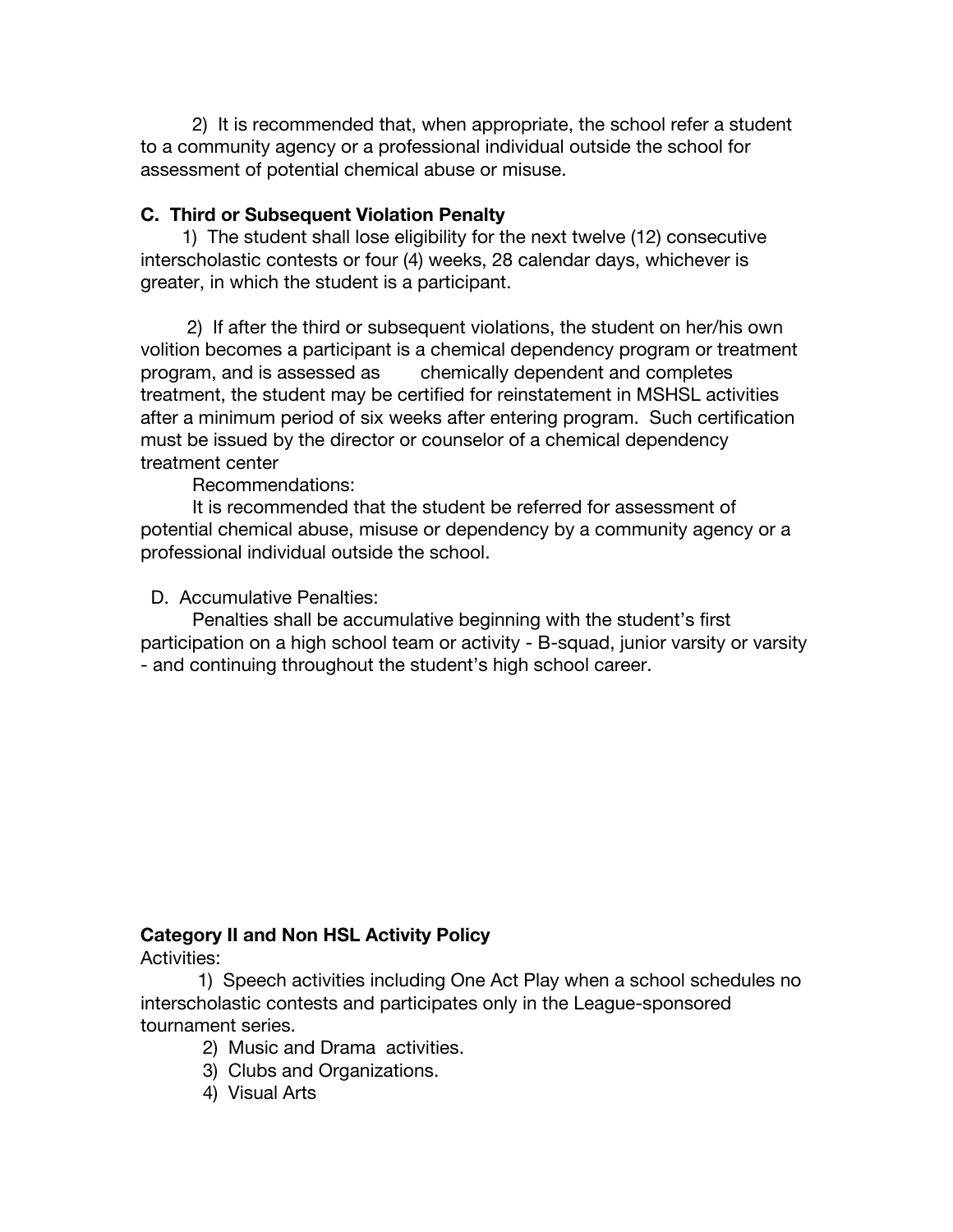- 1) The guidelines in this policy are in regard to Chemical Eligibility.
- 2) The guidelines in this policy are minimum standards and will cover students in activities during participation in Grades 9-12
- 3) Upon confirmation of violation, the following action will take place:
	- a. Student will meet with Activities Director. Student will be informed of the violation.
	- b. Student will be recalled to meet with the AD and other high school administrator and/or advisor to have final confirmation.
- 4) The length of penalties for violation shall be as prescribed below:

1st Violation: Student will miss the next public performance. Student will also sustain appropriate academic, lettering, or production consequences as determined by the advisor/administration. No recognition will be given at the group's public performance. If not a performance oriented activity, student will not participate in any activity of the group for two weeks. Student will serve up to five hours of community/school service at the discretion of the school administration.

2nd Violation: Student will miss the next two public performances. Student will also sustain appropriate academic, lettering, or production consequences as determined by the advisor/administration. No recognition will be given at the group's next two public performances.

If not a performance oriented activity, student will not participate in any activity of the group for six weeks. Student will serve up to five hours of community/school service at the discretion of the school administration.

3rd Violation:Student will miss the next three public performances. Student will also sustain appropriate academic, lettering, or production consequences as determined by the advisor/administration. No recognition will be given at the group's next three public performances. If not a performance oriented activity, student will not participate in any activity of the group for twelve weeks. Student will serve up to ten hours of community/school service.

If after the third or subsequent violations the student on her/his own volition becomes a participant in a chemical dependency or treatment program, and is assessed as chemically dependent and completes treatment, the student may be certified for reinstatement in MSHSL and BPHS activities after a minimum of missing two public performances or six weeks of an activity. Such certification must be issued by the director or counselor of a chemical dependency treatment center.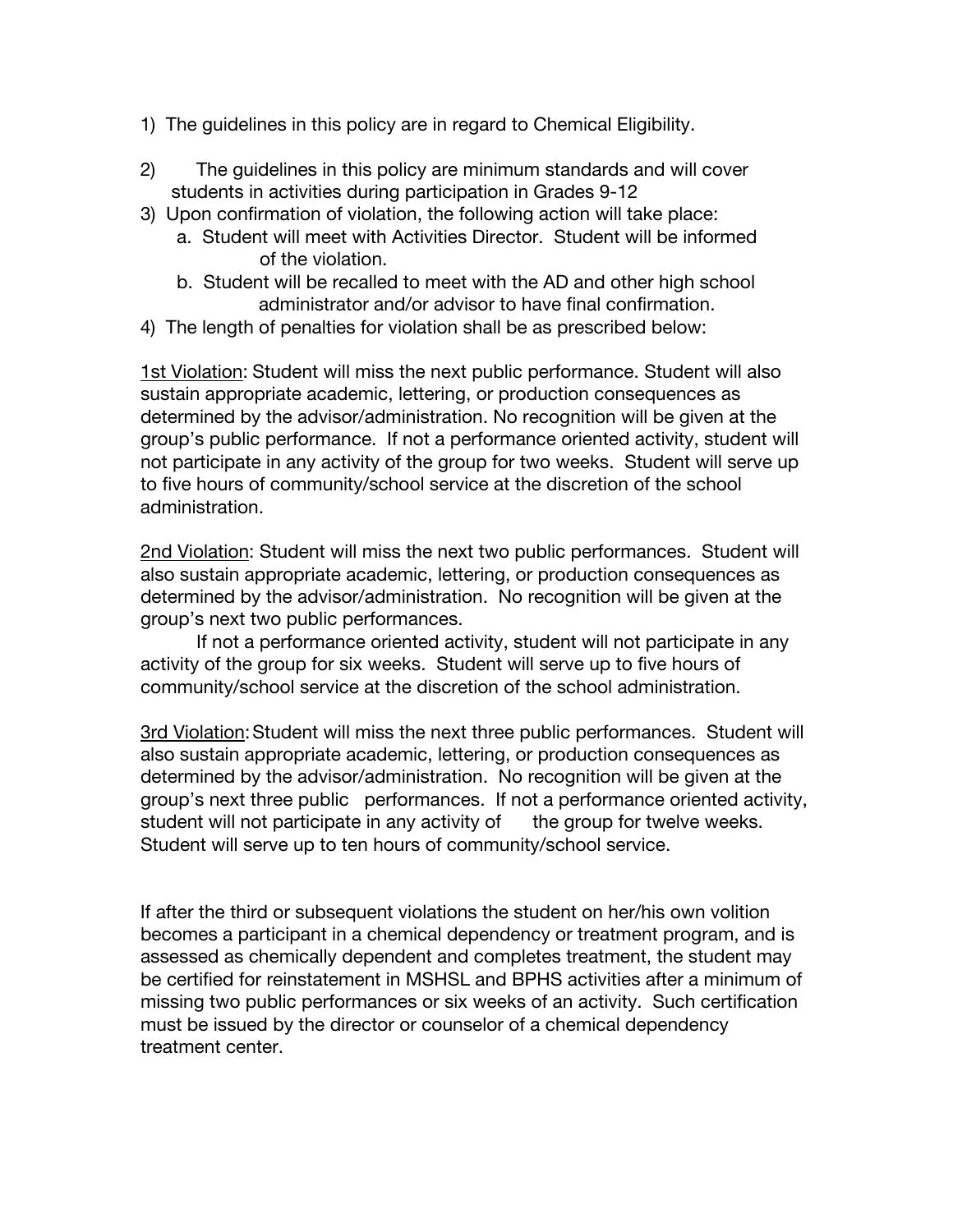After completion of all facets of the program (including penalties) related to the student's particular violation, the student will be eligible to reenter the activity.

# **EXTRA-CURRICULAR COMMITTEE**

The Extra-Curricular Committee is a group of coaches who meet annually to discuss changes to the Education Association/School District Contract regarding coaching positions (Schedule C). The AD will choose up to six representatives to serve on a committee that will recommend to the School Board and Education Association coaching additions to the contract. (This was formerly in the contract but was removed in the 2010-12 negotiated contract).

# **BELLE PLAINE LETTERING POLICY**

# **Awards:**

The Monogram BP will be given after a student has earned the first letter. Only one letter will be issued to a student while participating in activities at Belle Plaine. An emblem will be given with the first letter indicating in which activity the student lettered. A bar will be given for each subsequent year and each activity a student letters in a sport or activity.

Senior students will receive a certificate, (known as the *Senior Activities Award*  ), with all letters noted on the certificate, which have been earned by the student.

In order to qualify for a letter the following criteria must be adhered to:

- 1. The student must complete the season.
- 2. No letter will be issued until all school equipment is returned.
- 3. All fund raising money must be turned in or overdue fines paid before the letter will be awarded.
- 4. Coaches discretion.
- 5. An injured senior who was unable to finish the season may earn a letter(depending on coaches discretion)
- 5. Display conduct and attitude which is commendable to the team, school and community.

NOTE: Each coach will determine his or her own criteria for obtaining a letter. A senior is not entitled to a letter unless the coach says he or she has earned one.

# **Individual Lettering Requirements:**

# **Boys Basketball:**

1. The player must participate in at least 1/4 of the total number of quarters in regular season games.

# **Cross country:**

1. Be on the Varsity Squad for at least 5 regular season meets.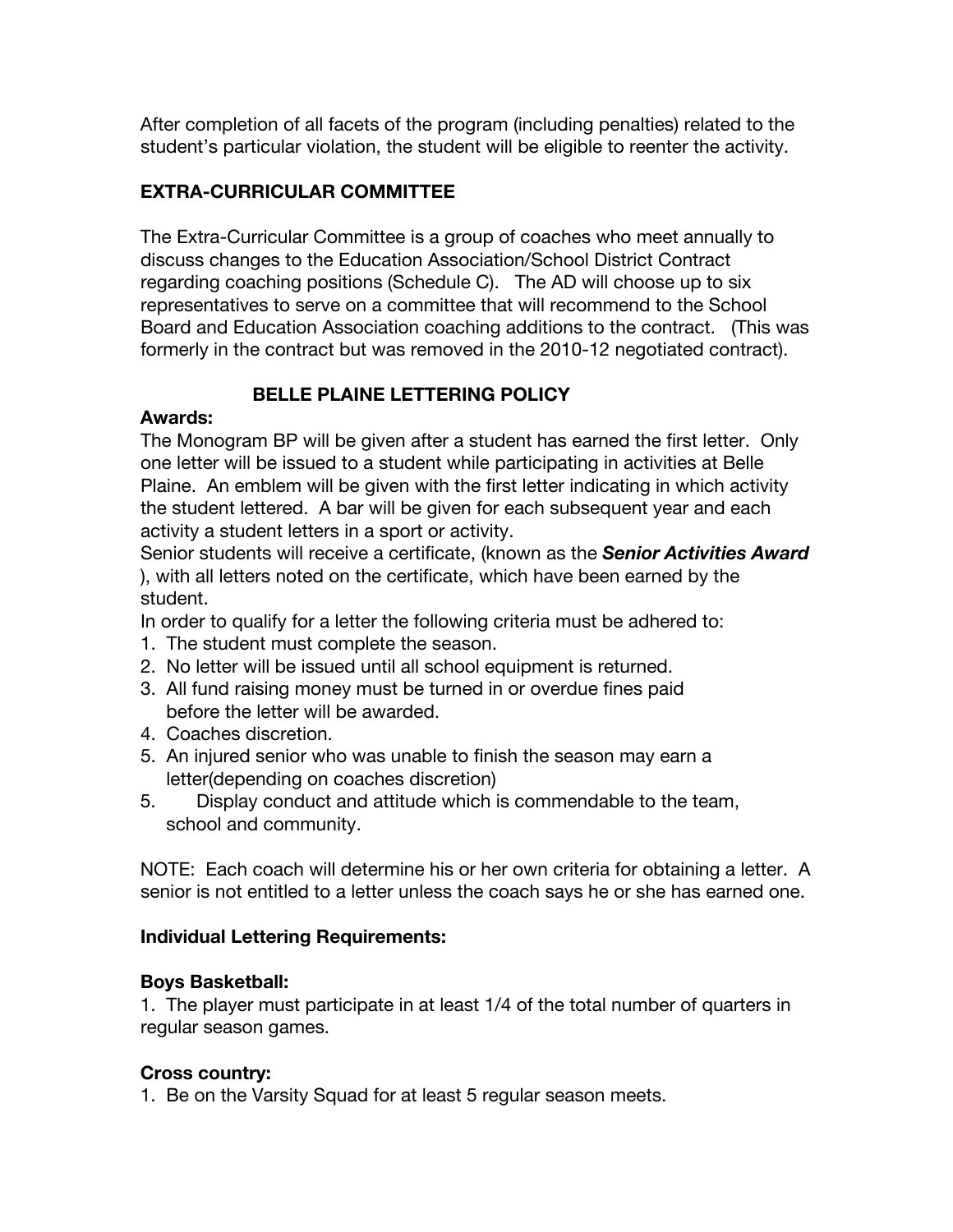2. Be on the Varsity Squad for the MRC or Section meet.

3. Anyone missing more than 3 practices or meets (total), will not letter or receive an end of season award.

4. Complete a full season during your senior year. A senior must have participated for at least two years in order to receive a letter.

- 5. Run a time of: Boys 18:36 5k, Girls 17:15 4k
- 5. Special consideration.

#### **Baseball:**

1. Players must enter into 7 varsity games or have recommendation by coaching staff. Players must also have commitment to team on & off the field.

# **Softball:**

1. A player must enter into seven (7) varsity games or recommendation by the coaching staff.

#### **Football:**

1. Participate in 8 quarters of varsity games.

2. Coach's discretion on players that do not reach the 8 quarter requirement, (injuries or outstanding practice player).

#### **Volleyball:**

1. Participate in one-third of the total number of games in the regular season.

2. Coaches discretion which includes the athlete's demonstration of teamwork, sportsmanship and attendance.

# **Golf:**

A Tiger golfer must accumulate a total of points equal to the number of meets the team competes in during the season. (Ex: If there are 16 meets, a player must earn 16 points. If one or more meets get canceled because of bad weather, then the number of points will be adjusted.)

| Varsity | B/JV |
|---------|------|
| З       |      |
| 5       | 2    |
|         | З    |
|         |      |

# **Tennis:**

- 1. Adhere to all MSHSL Rules.
- 2. Attend all scheduled practices & meets unless excused.
- 3. Exhibit sportsmanship on & off the court (as determined by coaching staff/AD)
- 4. Represent the team at three or more varsity matches.
- 5. Coaches discretion.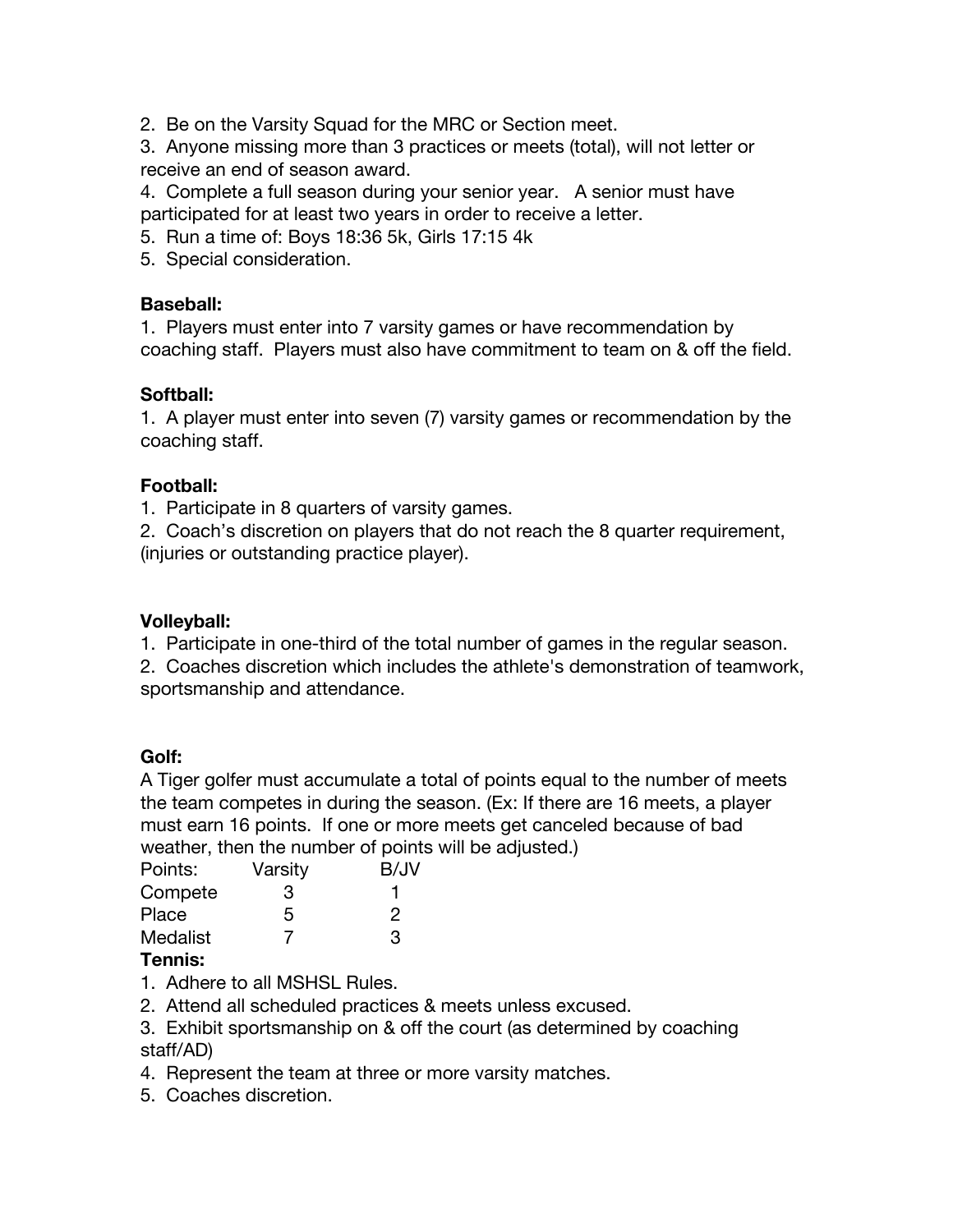# **Track:**

Must meet one of the following criteria:

1. Accumulate 12 team points throughout the season. 3 Bonus pts awarded for each year on the varsity team.

- 2. Place or earn in the conference or sub-section meet.
- 3. Earn several team points and through coaches discretion (teamwork,

sportsmanship, attendance and improvement) .

4. Be a Senior

5. All letter winners must complete the season. (through the conference/subsection meets)

# **Wrestling:**

- 1. Coach's discretion
- 2. Sectional wrestler
- 3. 6 dual matches
- 4. Senior "Paid Dues"
- 5. Injured & would have lettered.
- a. Complete season.
- b. At matches to cheer team
- c. Help in any capacity
- d. Supportive of wrestling program.

#### **Girls Basketball**

- 1. The player will complete the season.
- 2. The player will participate in a regular season game.

3. The player will demonstrate a positive attitude, good attendance record, and display a positive influence on the team.

4. An exception can be made to the above criteria in case of injury, illness, or other extenuating circumstances. This will be at the discretion of the coach.

# **Dance Team:**

Those girls wishing to earn a varsity letter in dance, will be considered on the basis of their daily contributions and dedication to the team and self improvement during both practices and performances. This can be achieved by following all MSHSL and dance team rules. The dancer must also perform in 67% of scheduled performances, including 1/2 of the competition/shows scheduled. Special consideration may be used at the coach's discretion.

# **Speech:**

- 1. Students will adhere to all MSHSL and local regulations regarding eligibility.
- 2. Students must practice with the coaches regularly .
- 3. Students must participate in two-thirds of the meets and participate in post season MSHSL - sanctioned tournaments.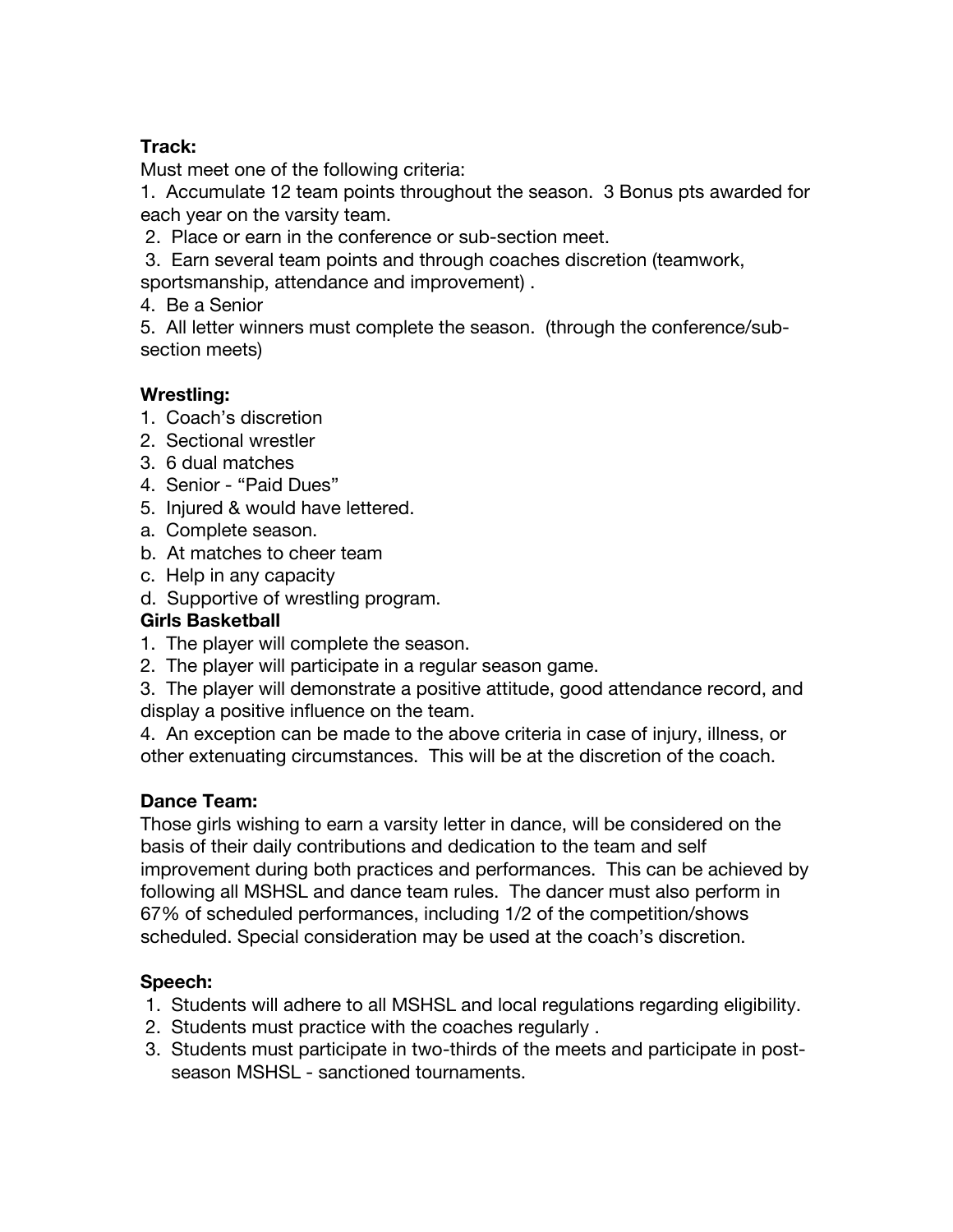4. Coaches may, at their discretion, determine the eligibility of a participant for a

letter in speech.

#### **Drama:**

To earn a letter in Drama, in any given year, the following criteria are established: To earn a letter:

- 1. Students must participate in two productions.
	- a. Cast
	- b. Crew
	- c. Orchestra (Musical)
- 2. Director has discretion if the above criteria are not met.

#### **Visual Arts:**

Students must meet one of the following criteria:

- 1. Placing in the top three of your category at the local competition.
- 2. Earning an Excellent on two artworks at the local competition.
- 3. Earning a Superior at the local competition.
- 4. Earning a place on the Section Team.
- 5. Coaches discretion.

**Band:** To earn a letter in Band, a student must participate in all four quarters and perform in all required concerts and pep band events. In addition the student must participate in an additional activity such as the BBQ Days Parade, Jazz Band, Pit Orchestra, Percussion Ensemble, Clarinet Choir, Saxophone Ensemble, or perform at the State Solo/Ensemble Contest in the spring. If a student receives a MSHSL violation, he/she is ineligible to letter ; this decision and others are up to the directors discretion.

#### **Choir:**

To letter in choir, a student must participate in all activities of the choir for 4 semesters. These activities include all concerts and Large Group Contest. If anything is missed, the student will not letter. Missing for illness may be overlooked if the student has been a member in good standing, and makes up the absence with the instructor.

 If a student participates in extra activities, he or she can letter in two semesters. Extra activities include performing a solo or in an ensemble for a concert, performing a solo or in an ensemble for Solo and Ensemble Contest, going on a choir tour, or participating in Choir Day at St. Olaf College, or any activity that the choir does that requires preparation and performance.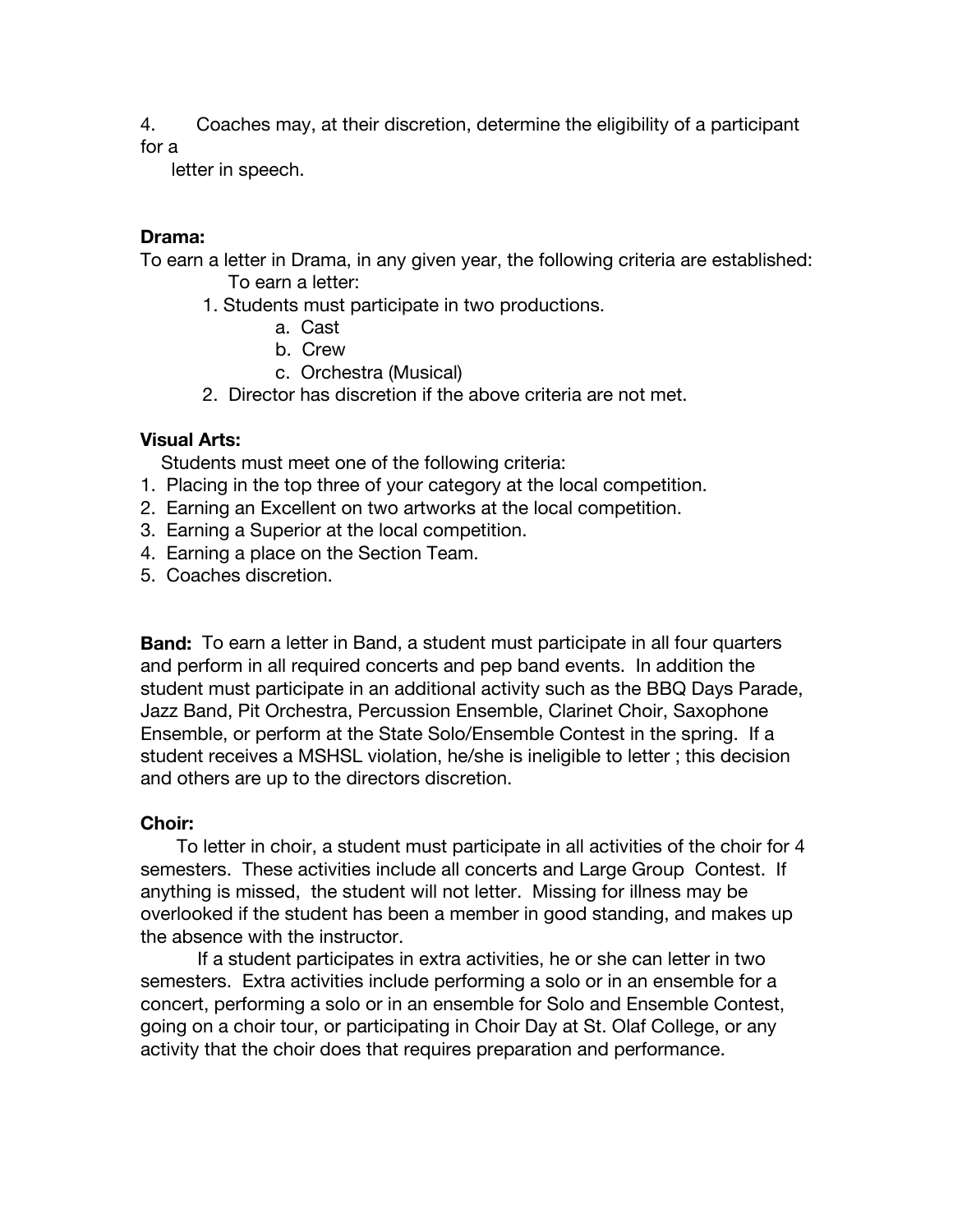Pins are given out to members of permanent ensembles. Permanent ensembles meet for the school year and perform at most or all concerts, and Solo and Ensemble Contest

#### **FFA:**

To letter in FFA, students must successfully complete one credit of Agriculture Education, participate in the State FFA Convention, Maintain a 2.5 GPA or higher, and have an SAE in place and complete an application.

# **BELLE PLAINE STUDENT/ACTIVITY AWARDS**

# **ATHLETE OF THE YEAR** -1 Male, 1 Female SENIOR

A Plaque will be awarded.

Years of participation; all-conference selection; leadership qualities; character of person;

sportsmanship; No MSHSL violations during the present school year. IF NO SENIOR ATHLETE MEETS THE REQUIREMENTS NONE WILL BE CHOSEN THAT YEAR.

**FINE ARTS PERSON OF THE YEAR** - 1 Male, 1 Female. SENIOR A Plaque will be awarded.

Outstanding speech, drama, visual arts and music based on years of participation; leadership qualities; character of person; No MSHSL violations during the present school year.

# **ELIZABETH ALBRECHT AND JERRY MILLER STUDENT ATHLETE AWARD**

1 Male, 1 Female SENIOR - A Plaque will be awarded.

Years of participation, all-conference selection, scholarship (B or better); cooperation with school personnel; character, must be a senior; No MSHSL violations during the present school year.

# **MRC ALL CONFERENCE ACADEMIC AWARD** -

SENIOR Certificates from MRC given by Principal and AD.

Must have earned three letters in grades 10-12, Must be "B" or better academically; (No MSHSL violations during the current school year or carry overs from preceding seasons to cause loss of competition.)

LETTERWINNER CERTIFICATE To anyone in any activity that has lettered.

JH PARTICIPATION AWARD To anyone in JH sports; Coaches discretion

# **Minnesota River Conference Sportsmanship Creed All coaches, players, and fans**

- Accept officials decisions
- Be respectful at all times